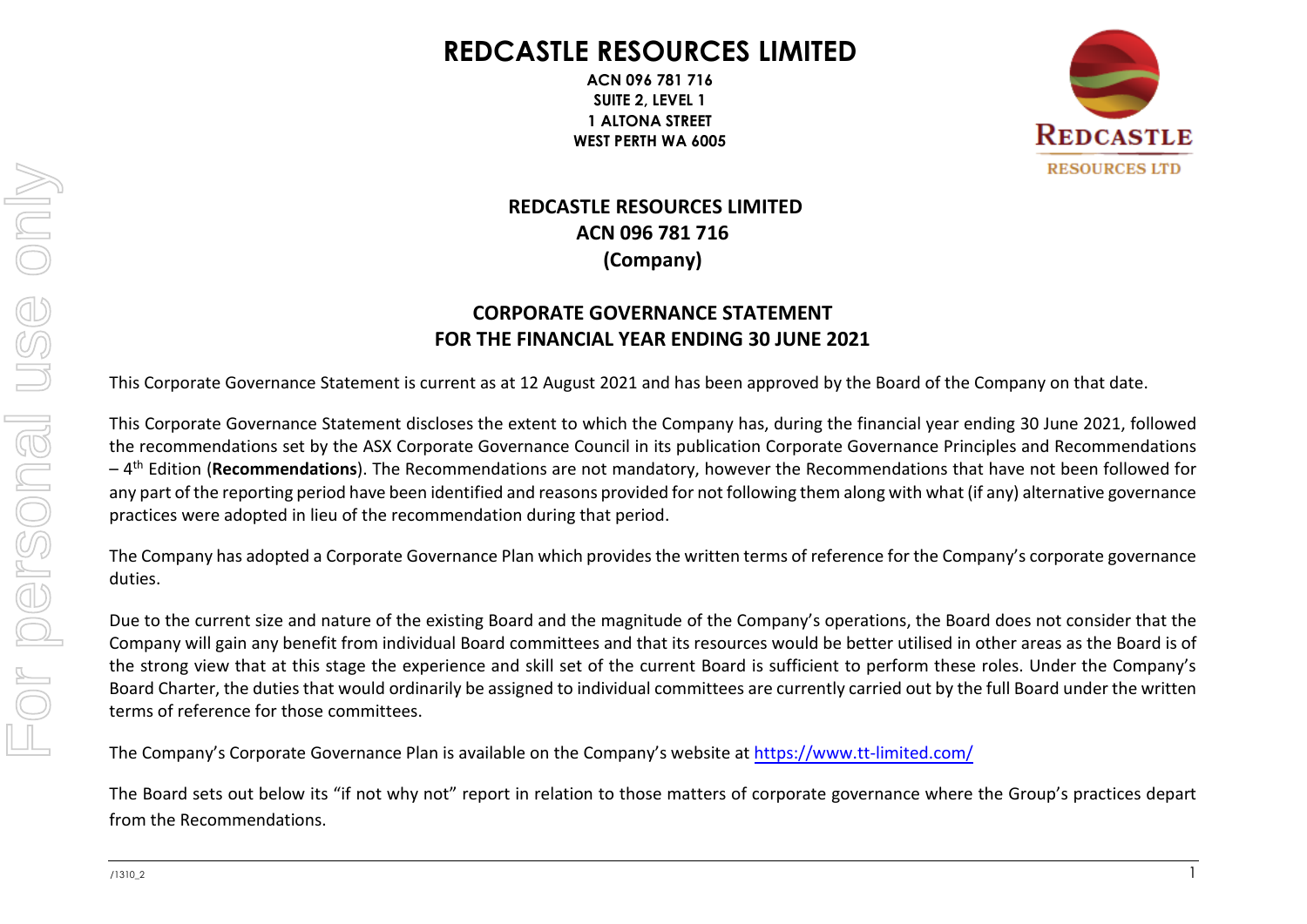| RECOMMENDATIONS (4TH EDITION)                                                                                                                                                                                                                                                                                                                                                    | <b>COMPLY</b> | <b>EXPLANATION</b>                                                                                                                                                                                                                                                                                                                                                                                                                                                                                                                                                                                                                                                                                                                                                                                                                                                                                       |
|----------------------------------------------------------------------------------------------------------------------------------------------------------------------------------------------------------------------------------------------------------------------------------------------------------------------------------------------------------------------------------|---------------|----------------------------------------------------------------------------------------------------------------------------------------------------------------------------------------------------------------------------------------------------------------------------------------------------------------------------------------------------------------------------------------------------------------------------------------------------------------------------------------------------------------------------------------------------------------------------------------------------------------------------------------------------------------------------------------------------------------------------------------------------------------------------------------------------------------------------------------------------------------------------------------------------------|
| Principle 1: Lay solid foundations for management and oversight                                                                                                                                                                                                                                                                                                                  |               |                                                                                                                                                                                                                                                                                                                                                                                                                                                                                                                                                                                                                                                                                                                                                                                                                                                                                                          |
| <b>Recommendation 1.1</b><br>A listed entity should have and disclose a board charter setting<br>out:<br>a) the respective roles and responsibilities of its board and<br>management; and<br>those matters expressly reserved to the board and those<br>b)<br>delegated to management.                                                                                           | <b>YES</b>    | The Company has adopted a Board Charter that sets out the specific<br>roles and responsibilities of the Board, the Chair and management<br>and includes a description of those matters expressly reserved to the<br>Board and those delegated to management.<br>The Board Charter sets out the specific responsibilities of the Board,<br>requirements as to the Board's composition, the roles and<br>responsibilities of the Chairman and Company Secretary, the<br>establishment, operation and management of Board Committees (if<br>any), Directors' access to Company records and information, details<br>of the Board's relationship with management, details of the Board's<br>performance review and details of the Board's disclosure policy.<br>A copy of the Company's Board Charter, which is part of the<br>Company's Corporate Governance Plan, is available on the<br>Company's website. |
| <b>Recommendation 1.2</b><br>A listed entity should:<br>(a)<br>undertake appropriate checks before appointing a<br>director or senior executive or putting someone<br>forward for election as a Director; and<br>provide security holders with all material information<br>(a)<br>in its possession relevant to a decision on whether or<br>not to elect or re-elect a Director. | <b>YES</b>    | (a)<br>The Company has guidelines for the appointment and<br>selection of the Board and senior executives in its Corporate<br>Governance Plan. The Company's Nomination Committee<br>Charter (in the Company's Corporate Governance Plan)<br>requires the Nomination Committee (or, in its absence, the<br>Board) to ensure appropriate checks (including checks in<br>respect of character, experience, education, criminal record<br>and bankruptcy history (as appropriate)) are undertaken<br>before appointing a person, or putting forward to security<br>holders a candidate for election, as a Director. In the event of<br>an unsatisfactory check, a Director is required to submit their<br>resignation.                                                                                                                                                                                      |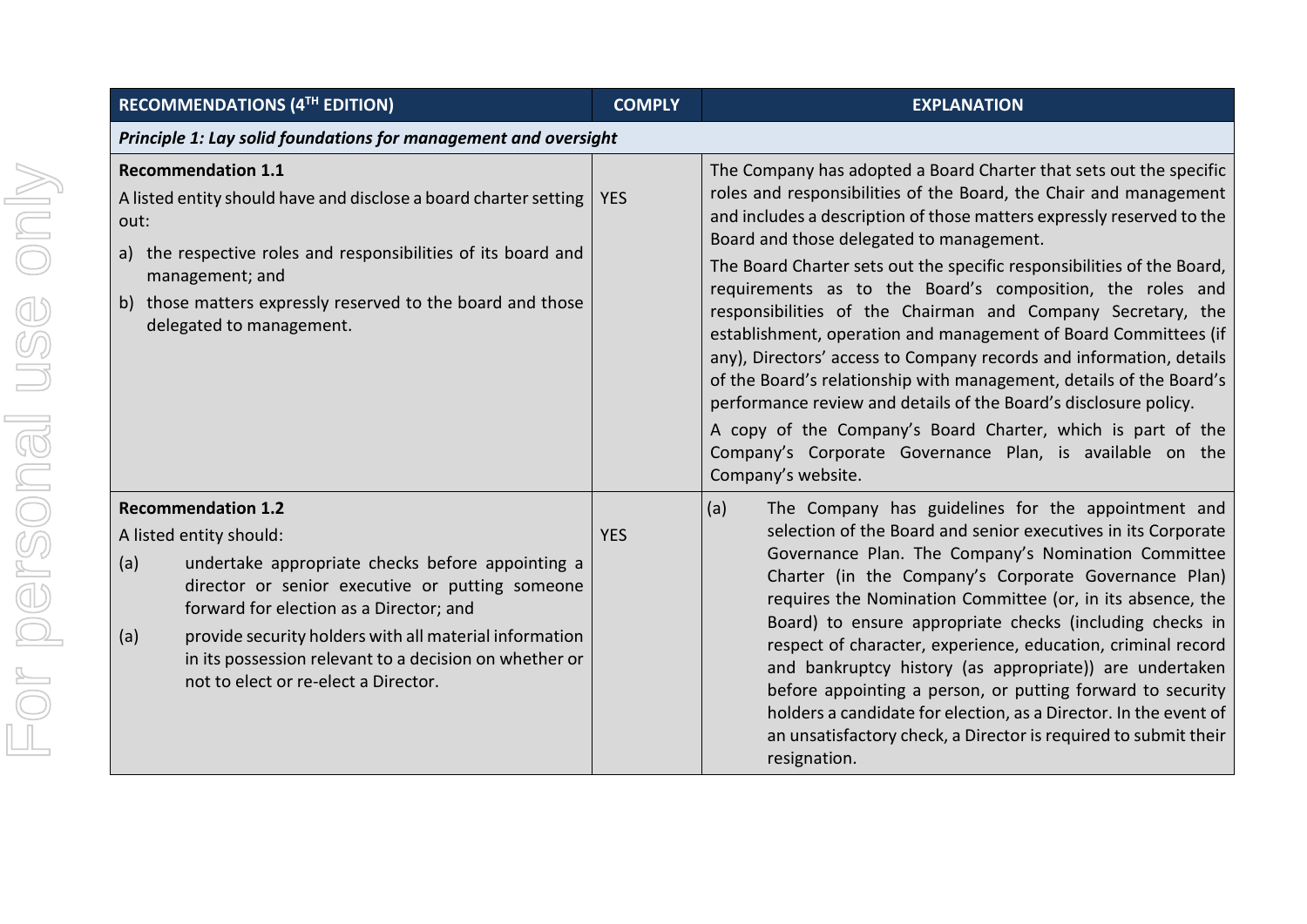| RECOMMENDATIONS (4TH EDITION)                                                                                                                                                                                                                                                                                                                                                                                                                                                                                                               | <b>COMPLY</b>    | <b>EXPLANATION</b>                                                                                                                                                                                                                                                                                                                                                                                                                                                                                                                                                                                                                                                                      |
|---------------------------------------------------------------------------------------------------------------------------------------------------------------------------------------------------------------------------------------------------------------------------------------------------------------------------------------------------------------------------------------------------------------------------------------------------------------------------------------------------------------------------------------------|------------------|-----------------------------------------------------------------------------------------------------------------------------------------------------------------------------------------------------------------------------------------------------------------------------------------------------------------------------------------------------------------------------------------------------------------------------------------------------------------------------------------------------------------------------------------------------------------------------------------------------------------------------------------------------------------------------------------|
|                                                                                                                                                                                                                                                                                                                                                                                                                                                                                                                                             |                  | (b)<br>Under the Nomination Committee Charter, all material<br>information relevant to a decision on whether or not to elect<br>or re-elect a Director must be provided to security holders in<br>the Notice of Meeting containing the resolution to elect or<br>re-elect a Director.                                                                                                                                                                                                                                                                                                                                                                                                   |
| <b>Recommendation 1.3</b><br>A listed entity should have a written agreement with each<br>Director and senior executive setting out the terms of their<br>appointment.                                                                                                                                                                                                                                                                                                                                                                      | <b>YES</b>       | The Company's Nomination Committee Charter requires the<br>Nomination Committee (or, in its absence, the Board) to ensure that<br>each Director and senior executive is personally a party to a written<br>agreement with the Company which sets out the terms of that<br>Director's or senior executive's appointment.<br>The Company has had written agreements with each of its Directors<br>and senior executives for the past financial year.                                                                                                                                                                                                                                      |
| <b>Recommendation 1.4</b><br>The Company Secretary of a listed entity should be<br>accountable directly to the Board, through the Chair, on all<br>matters to do with the proper functioning of the Board.                                                                                                                                                                                                                                                                                                                                  | <b>YES</b>       | The Board Charter outlines the roles, responsibility and<br>accountability of the Company Secretary. In accordance with this,<br>the Company Secretary is accountable directly to the Board, through<br>the Chair, on all matters to do with the proper functioning of the<br>Board.                                                                                                                                                                                                                                                                                                                                                                                                    |
| <b>Recommendation 1.5</b><br>A listed entity should:<br>have and disclose a diversity policy;<br>(a)<br>(b)<br>through its board or a committee of the board set<br>measurable objectives for achieving gender diversity<br>in the composition of its board, senior executives and<br>workforce generally; and<br>disclose in relation to each reporting period:<br>(c)<br>(i)<br>the measurable objectives set for that<br>period to achieve gender diversity;<br>(ii)<br>the entity's progress towards achieving<br>those objectives; and | <b>PARTIALLY</b> | (a)<br>The Company has adopted a Diversity Policy which provides<br>a framework for the Company to establish, achieve and<br>measure diversity objectives, including in respect of gender<br>diversity. The Diversity Policy is available, as part of the<br>Corporate Governance Plan, on the Company's website.<br>The Diversity Policy allows the Board to set measurable<br>(b)<br>gender diversity objectives, if considered appropriate, and to<br>continually monitor both the objectives [if any have been set<br>and the Company's progress in achieving them.<br>The Board did not set measurable gender diversity objectives<br>(c)<br>for the past financial year, because: |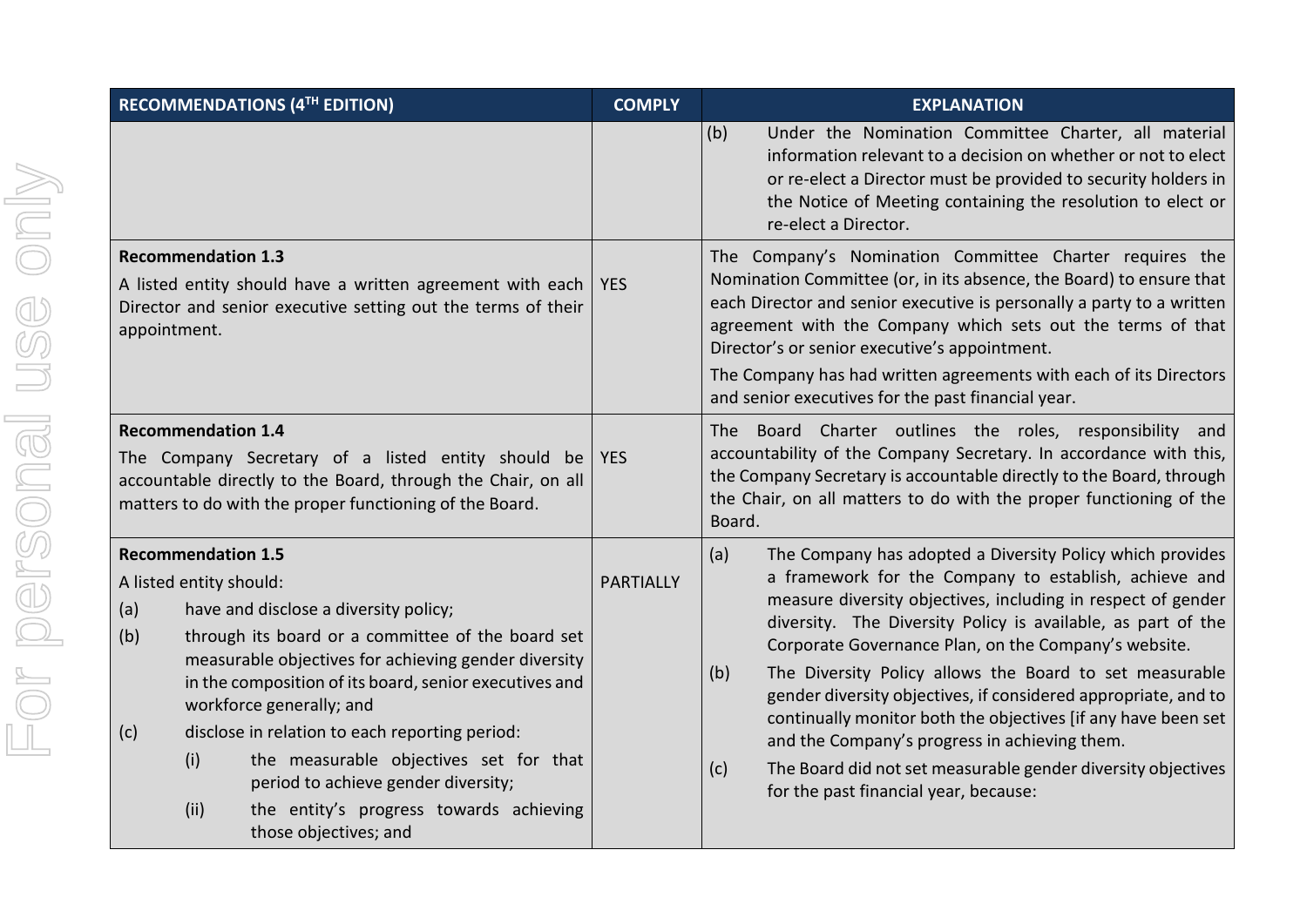| RECOMMENDATIONS (4TH EDITION) |                                                   |                       | <b>COMPLY</b>                                                                                                                                                                                                                                                                           | <b>EXPLANATION</b> |                           |                    |                                         |              |          |                                                                                                                                                                                                                                                                                                                                                                                                                                           |
|-------------------------------|---------------------------------------------------|-----------------------|-----------------------------------------------------------------------------------------------------------------------------------------------------------------------------------------------------------------------------------------------------------------------------------------|--------------------|---------------------------|--------------------|-----------------------------------------|--------------|----------|-------------------------------------------------------------------------------------------------------------------------------------------------------------------------------------------------------------------------------------------------------------------------------------------------------------------------------------------------------------------------------------------------------------------------------------------|
|                               | (iii)                                             | either:<br>(A)<br>(B) | the respective proportions of men<br>and women on the Board, in senior<br>executive positions and across the<br>whole workforce (including how<br>the entity has defined "senior<br>executive" for these purposes); or<br>if the entity is a "relevant<br>employer" under the Workplace |                    | (i)<br>(ii)               |                    | Company's plans; and                    |              |          | the Board did not anticipate there would be a need to<br>appoint any new Directors or senior executives due to<br>the limited nature of the Company's existing and<br>proposed activities and the Board's view that the<br>existing Directors and senior executives have<br>sufficient skill and experience to carry out the<br>the respective proportions of men and women on the<br>Board, in senior executive positions and across the |
|                               |                                                   |                       | Gender Equality Act, the entity's<br>most recent "Gender Equality<br>Indicators", as defined in the<br>Workplace Gender Equality Act.                                                                                                                                                   |                    |                           |                    | past financial year is disclosed below. |              |          | whole organisation (including how the entity has<br>defined "senior executive" for these purposes) for the                                                                                                                                                                                                                                                                                                                                |
|                               | If the entity was in the S&P/ASX 300 Index at the |                       |                                                                                                                                                                                                                                                                                         |                    |                           | Women              | <b>Men</b>                              | <b>Total</b> | % Female |                                                                                                                                                                                                                                                                                                                                                                                                                                           |
|                               |                                                   |                       | commencement of the reporting period, the measurable                                                                                                                                                                                                                                    |                    | <b>Board of Directors</b> |                    |                                         | 3            | 3        |                                                                                                                                                                                                                                                                                                                                                                                                                                           |
|                               |                                                   |                       | objective for achieving gender diversity in the composition of<br>its board should be to have not less than 30% of its directors                                                                                                                                                        |                    | Other KMP                 |                    |                                         |              |          |                                                                                                                                                                                                                                                                                                                                                                                                                                           |
|                               |                                                   |                       | of each gender within a specified period.                                                                                                                                                                                                                                               |                    | <b>Other Employees</b>    |                    |                                         |              |          |                                                                                                                                                                                                                                                                                                                                                                                                                                           |
|                               |                                                   |                       |                                                                                                                                                                                                                                                                                         |                    | <b>Total Organisation</b> |                    | $\mathbf 0$                             | 3            | 3        | 0%                                                                                                                                                                                                                                                                                                                                                                                                                                        |
|                               |                                                   |                       |                                                                                                                                                                                                                                                                                         |                    | Company.                  |                    |                                         |              |          | An executive office holding below the Board level, this being the<br>position of Company Secretary, is held by a female contractor to the                                                                                                                                                                                                                                                                                                 |
|                               | <b>Recommendation 1.6</b>                         |                       |                                                                                                                                                                                                                                                                                         |                    | (a)                       |                    |                                         |              |          | The Company's Nomination Committee (or, in its absence,                                                                                                                                                                                                                                                                                                                                                                                   |
| A listed entity should:       |                                                   | <b>PARTIALLY</b>      | the Board) is responsible for evaluating the performance of<br>the Board, its committees (if any) and individual Directors on                                                                                                                                                           |                    |                           |                    |                                         |              |          |                                                                                                                                                                                                                                                                                                                                                                                                                                           |
| (a)                           |                                                   |                       | have and disclose a process for periodically<br>evaluating the performance of the Board, its<br>committees and individual Directors; and                                                                                                                                                |                    |                           |                    |                                         |              |          | an annual basis. It may do so with the aid of an independent<br>advisor. The process for this is set out in the Company's                                                                                                                                                                                                                                                                                                                 |
| (b)                           |                                                   |                       | disclose for each reporting period whether a<br>performance evaluation has been undertaken in                                                                                                                                                                                           |                    |                           | Company's website. |                                         |              |          | Corporate Governance Plan, which is available on the                                                                                                                                                                                                                                                                                                                                                                                      |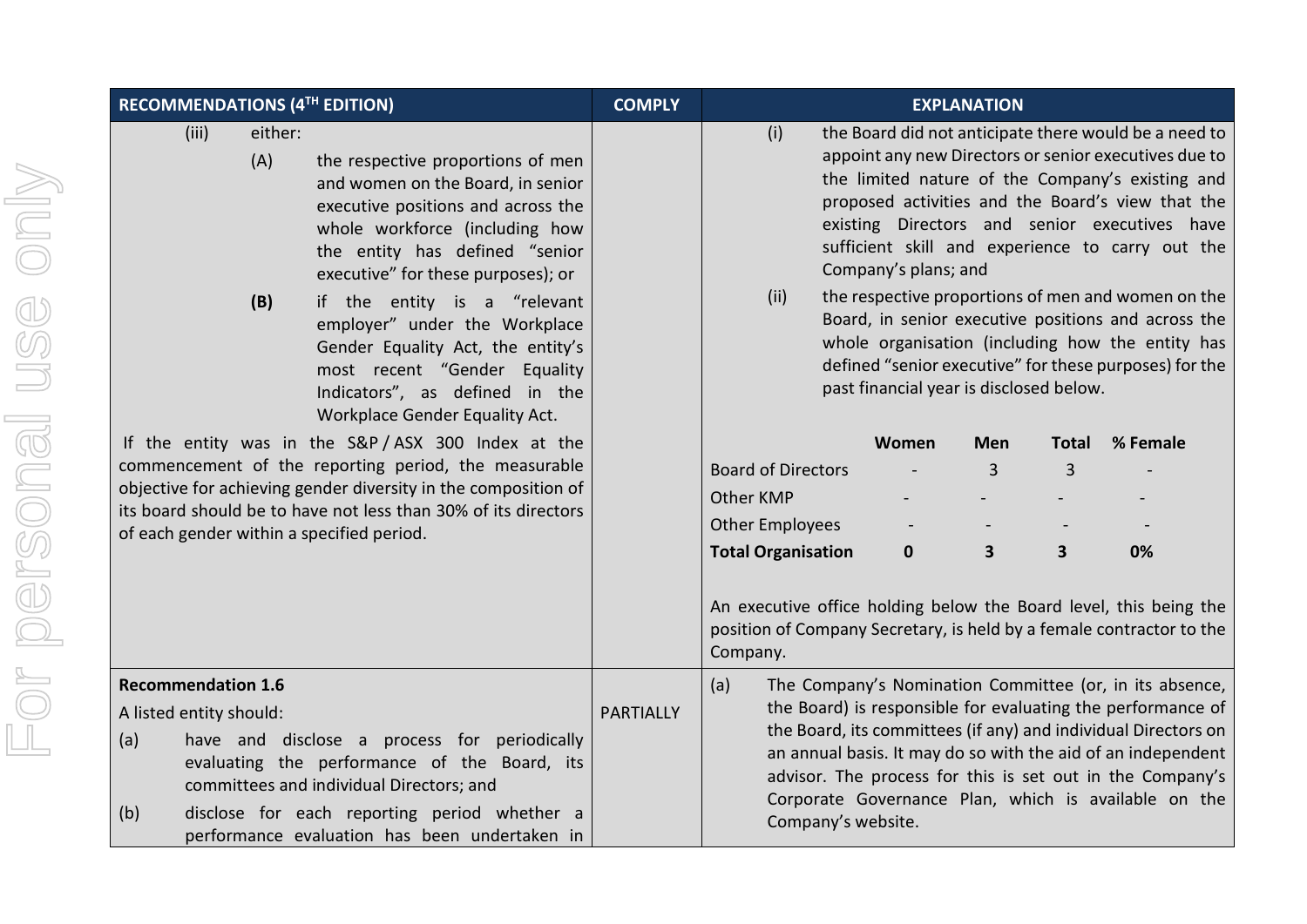|     | RECOMMENDATIONS (4TH EDITION)                                                                                                                                                               | <b>COMPLY</b> | <b>EXPLANATION</b>                                                                                                                                                                                                                                                                                                                                                                                                                                                                                                                                                                                                                                                                                                                                                                                                                                                                                                                                                                                                                                                                                                                                                                                                                                                       |  |  |  |
|-----|---------------------------------------------------------------------------------------------------------------------------------------------------------------------------------------------|---------------|--------------------------------------------------------------------------------------------------------------------------------------------------------------------------------------------------------------------------------------------------------------------------------------------------------------------------------------------------------------------------------------------------------------------------------------------------------------------------------------------------------------------------------------------------------------------------------------------------------------------------------------------------------------------------------------------------------------------------------------------------------------------------------------------------------------------------------------------------------------------------------------------------------------------------------------------------------------------------------------------------------------------------------------------------------------------------------------------------------------------------------------------------------------------------------------------------------------------------------------------------------------------------|--|--|--|
|     | accordance with that process during or in respect of<br>that period.                                                                                                                        |               | The Company's Corporate Governance Plan requires the<br>(b)<br>Company to disclose whether or not performance<br>evaluations were conducted during the relevant reporting<br>period. The Board has developed an informal process for<br>performance evaluation whereby the performance of all<br>directors is reviewed regularly by the Chair. The Board as a<br>whole may then hold a facilitated discussion during which<br>each Board member has the opportunity to raise any matter,<br>suggestion for improvement or criticism with the Board as a<br>whole. The Chair and of the Board may also meet individually<br>with each Board member to discuss their performance. Non-<br>executive directors may also meet to discuss the<br>performance of the Chair. Directors whose performance is<br>consistently unsatisfactory may be asked to retire.<br>The Company has not completed formal performance<br>evaluations in respect of the Board and individual Directors<br>for the past financial year in accordance with the above<br>process. Going forward, when the Company's operations are<br>of sufficient size and complexity, it is the Company's<br>intention that all directors will receive individual<br>performance evaluations at least annually. |  |  |  |
| (a) | <b>Recommendation 1.7</b><br>A listed entity should:<br>have and disclose a process for evaluating the<br>performance of its senior executives at least once<br>every reporting period; and |               | (a)<br>The Company's Nomination Committee (or, in its absence,<br>the Board) is responsible for evaluating the performance of<br>the Company's senior executives on an annual basis. The<br>Company's Remuneration Committee (or, in its absence, the<br>Board) is responsible for evaluating the remuneration of the                                                                                                                                                                                                                                                                                                                                                                                                                                                                                                                                                                                                                                                                                                                                                                                                                                                                                                                                                    |  |  |  |
| (b) | disclose for each reporting period whether a<br>performance evaluation has been undertaken in<br>accordance with that process during or in respect of<br>that period.                       |               | Company's senior executives on an annual basis. A senior<br>executive, for these purposes, means key management<br>personnel (as defined in the Corporations Act) other than a<br>non-executive Director.                                                                                                                                                                                                                                                                                                                                                                                                                                                                                                                                                                                                                                                                                                                                                                                                                                                                                                                                                                                                                                                                |  |  |  |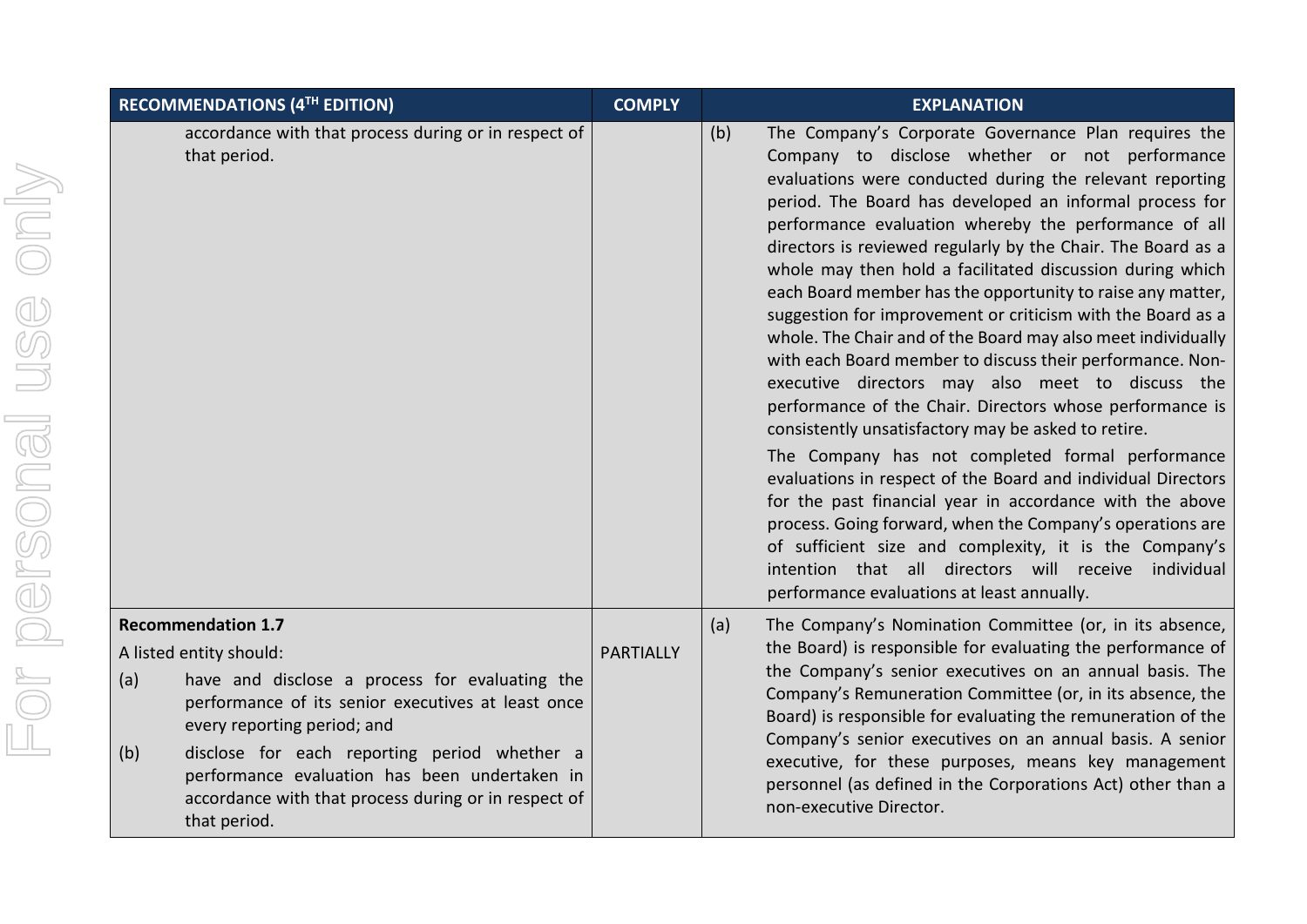| RECOMMENDATIONS (4TH EDITION) |                           | <b>COMPLY</b>                                                                    |                  | <b>EXPLANATION</b> |                                                                                                                                                                                                                                                                                                                                                                                                                                                                                                                                                                                                                                                                                                                                                                                                                                                        |
|-------------------------------|---------------------------|----------------------------------------------------------------------------------|------------------|--------------------|--------------------------------------------------------------------------------------------------------------------------------------------------------------------------------------------------------------------------------------------------------------------------------------------------------------------------------------------------------------------------------------------------------------------------------------------------------------------------------------------------------------------------------------------------------------------------------------------------------------------------------------------------------------------------------------------------------------------------------------------------------------------------------------------------------------------------------------------------------|
|                               |                           |                                                                                  |                  |                    | The applicable processes for these evaluations can be found<br>in the Company's Corporate Governance Plan, which is<br>available on the Company's website.                                                                                                                                                                                                                                                                                                                                                                                                                                                                                                                                                                                                                                                                                             |
|                               |                           |                                                                                  |                  | (b)                | The Company has developed an informal process of<br>performance evaluation whereby an assessment of progress<br>is carried out throughout the year. The Board as a whole may<br>then hold a facilitated discussion during which each Board<br>member has the opportunity to raise any matter, suggestion<br>for improvement or criticism with the Board as a whole. The<br>Chair of the Board may also meet individually with Executive<br>Directors, to discuss their performance. Executive Directors<br>whose performance is consistently unsatisfactory may be<br>asked to retire. The Company currently has no Managing<br>Director or Executive Directors, therefore, has not completed<br>any formal performance evaluations in respect of the senior<br>executives for the past financial year in accordance with the<br>applicable processes. |
|                               |                           | Principle 2: Structure the Board to add value                                    |                  |                    |                                                                                                                                                                                                                                                                                                                                                                                                                                                                                                                                                                                                                                                                                                                                                                                                                                                        |
|                               | <b>Recommendation 2.1</b> |                                                                                  |                  | (a)                | The Company's Nomination Committee Charter provides for                                                                                                                                                                                                                                                                                                                                                                                                                                                                                                                                                                                                                                                                                                                                                                                                |
|                               |                           | The Board of a listed entity should:                                             | <b>PARTIALLY</b> |                    | the creation of a Nomination Committee (if it is considered it                                                                                                                                                                                                                                                                                                                                                                                                                                                                                                                                                                                                                                                                                                                                                                                         |
| (a)                           |                           | have a nomination committee which:                                               |                  |                    | will benefit the Company), with at least three members, a<br>majority of whom are independent Directors, and which must                                                                                                                                                                                                                                                                                                                                                                                                                                                                                                                                                                                                                                                                                                                                |
|                               | (i)                       | has at least three members, a majority of<br>whom are independent Directors; and |                  |                    | be chaired by an independent Director                                                                                                                                                                                                                                                                                                                                                                                                                                                                                                                                                                                                                                                                                                                                                                                                                  |
|                               | (ii)                      | is chaired by an independent Director,                                           |                  |                    |                                                                                                                                                                                                                                                                                                                                                                                                                                                                                                                                                                                                                                                                                                                                                                                                                                                        |
|                               | and disclose:             |                                                                                  |                  |                    |                                                                                                                                                                                                                                                                                                                                                                                                                                                                                                                                                                                                                                                                                                                                                                                                                                                        |
|                               | (iii)                     | the charter of the committee;                                                    |                  |                    |                                                                                                                                                                                                                                                                                                                                                                                                                                                                                                                                                                                                                                                                                                                                                                                                                                                        |
|                               | (iv)                      | the members of the committee; and                                                |                  |                    |                                                                                                                                                                                                                                                                                                                                                                                                                                                                                                                                                                                                                                                                                                                                                                                                                                                        |
|                               | (v)                       | as at the end of each reporting period, the                                      |                  |                    |                                                                                                                                                                                                                                                                                                                                                                                                                                                                                                                                                                                                                                                                                                                                                                                                                                                        |
|                               |                           | number of times the committee met                                                |                  |                    |                                                                                                                                                                                                                                                                                                                                                                                                                                                                                                                                                                                                                                                                                                                                                                                                                                                        |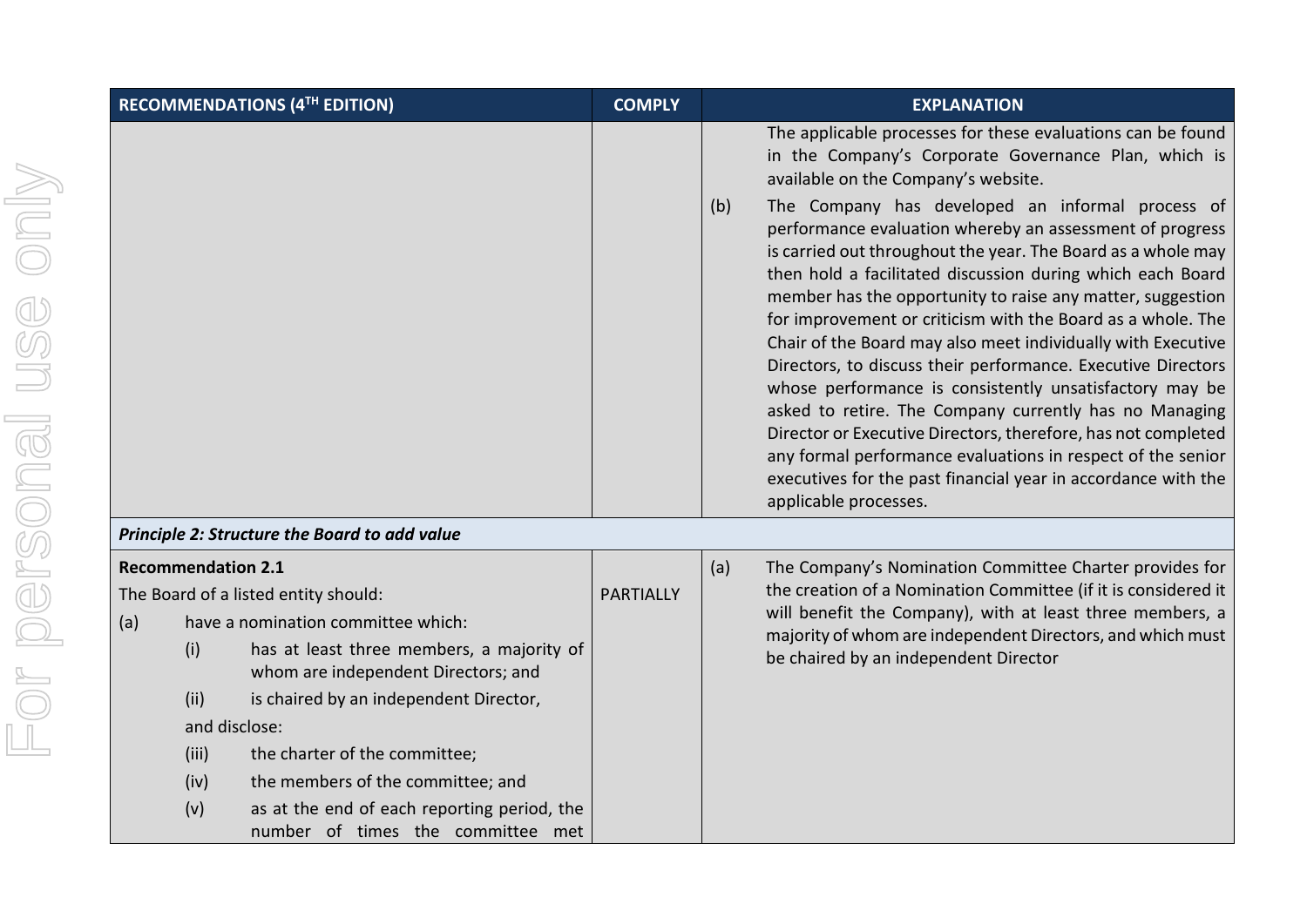| <b>RECOMMENDATIONS (4TH EDITION)</b>                                                                                                                                                                                                                                                                                                                                                                                                                 | <b>COMPLY</b> | <b>EXPLANATION</b>                                                                                                                                                                                                                                                                                                                                                                                                                                                                                                                                                                                                                                                                                                                                                                                                                                                                                                                                                              |
|------------------------------------------------------------------------------------------------------------------------------------------------------------------------------------------------------------------------------------------------------------------------------------------------------------------------------------------------------------------------------------------------------------------------------------------------------|---------------|---------------------------------------------------------------------------------------------------------------------------------------------------------------------------------------------------------------------------------------------------------------------------------------------------------------------------------------------------------------------------------------------------------------------------------------------------------------------------------------------------------------------------------------------------------------------------------------------------------------------------------------------------------------------------------------------------------------------------------------------------------------------------------------------------------------------------------------------------------------------------------------------------------------------------------------------------------------------------------|
| throughout the period and the individual<br>attendances of the members at those<br>meetings; or<br>(b)<br>if it does not have a nomination committee, disclose<br>that fact and the processes it employs to address<br>Board succession issues and to ensure that the Board<br>has the appropriate balance of skills, knowledge,<br>experience, independence and diversity to enable it<br>to discharge its duties and responsibilities effectively. |               | The Company did not have a Nom<br>(b)<br>past financial year as the Boa<br>Company would benefit fron<br>accordance with the Company's<br>carries out the duties that would<br>Nomination Committee<br>the<br>Committee Charter, including th<br>address succession issues and to<br>appropriate balance of skills, expe<br>knowledge of the entity to enabl<br>and responsibilities effectively:<br>(i)<br>devoting time at least a<br>succession issues; and<br>(ii)<br>all Board members being<br>nomination process, to<br>permitted under the Corpo<br>Rules.<br>The Board oversees the appointn<br>for directors and the selection, ap<br>planning process of the Company'<br>a vacancy exists or there is a nee<br>Board, determines the selection o<br>The Board will then identify<br>assistance from an external cons<br>interview and assess the selected<br>initially appointed by the Board<br>election at the Company's next /<br>shareholders. Directors must th |

- The Company did not have a Nomination Committee for the past financial year as the Board did not consider the Company would benefit from its establishment. In accordance with the Company's Board Charter, the Board carries out the duties that would ordinarily be carried out by the Nomination Committee under the Nomination Committee Charter, including the following processes to address succession issues and to ensure the Board has the appropriate balance of skills, experience, independence and knowledge of the entity to enable it to discharge its duties and responsibilities effectively:
	- (i) devoting time at least annually to discuss Board succession issues; and
	- (ii) all Board members being involved in the Company's nomination process, to the maximum extent permitted under the Corporations Act and ASX Listing Rules.

The Board oversees the appointment and induction process for directors and the selection, appointment and succession planning process of the Company's Managing Director. When a vacancy exists or there is a need for a particular skill, the Board, determines the selection criteria that will be applied. The Board will then identify suitable candidates, with assistance from an external consultant if required, and will interview and assess the selected candidates. Directors are initially appointed by the Board and must stand for reelection at the Company's next Annual General Meeting of shareholders. Directors must then retire from office and nominate for re-election at least once every three years with the exception of the Managing Director (where applicable).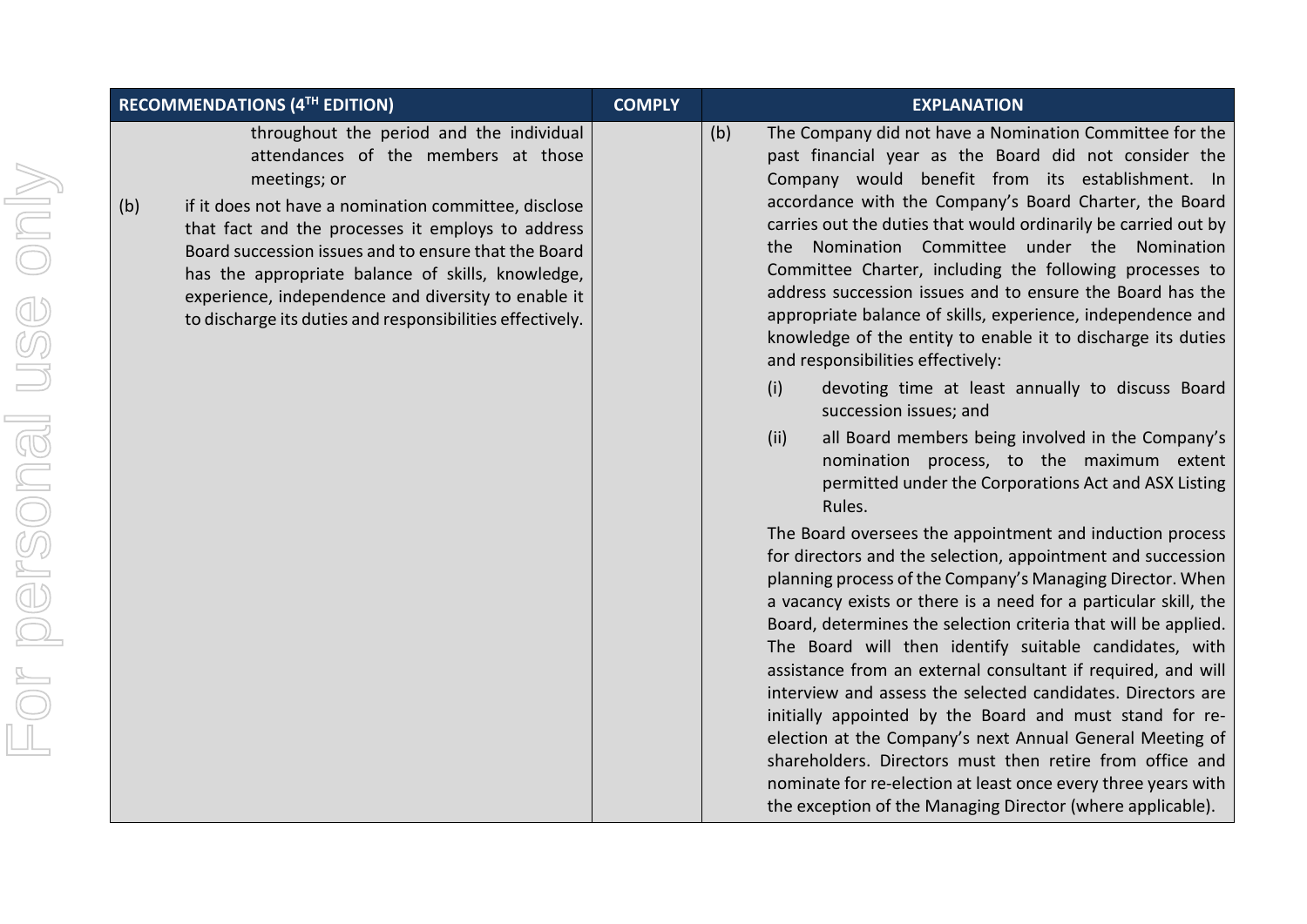| <b>RECOMMENDATIONS (4TH EDITION)</b>                                                                                                                                                                          | <b>COMPLY</b> | <b>EXPLANATION</b>                                                                                                                                                                                                                                                                                                                                                                                                                                                                                                                                                                                                                                                                                                                                                                                                                                                                                                                                                                                                                                                                                                                                                                                                                                                                           |
|---------------------------------------------------------------------------------------------------------------------------------------------------------------------------------------------------------------|---------------|----------------------------------------------------------------------------------------------------------------------------------------------------------------------------------------------------------------------------------------------------------------------------------------------------------------------------------------------------------------------------------------------------------------------------------------------------------------------------------------------------------------------------------------------------------------------------------------------------------------------------------------------------------------------------------------------------------------------------------------------------------------------------------------------------------------------------------------------------------------------------------------------------------------------------------------------------------------------------------------------------------------------------------------------------------------------------------------------------------------------------------------------------------------------------------------------------------------------------------------------------------------------------------------------|
| <b>Recommendation 2.2</b><br>A listed entity should have and disclose a Board skills matrix   NO<br>setting out the mix of skills that the Board currently has or is<br>looking to achieve in its membership. |               | Under the Nomination Committee Charter (in the Company's<br>Corporate Governance Plan), the Nomination Committee (or, in its<br>absence, the Board) is required to prepare a Board skills matrix<br>setting out the mix of skills that the Board currently has (or is looking<br>to achieve) and to review this at least annually against the<br>Company's Board skills matrix to ensure the appropriate mix of skills<br>to discharge its obligations effectively and to add value and to ensure<br>the Board has the ability to deal with new and emerging business and<br>governance issues.<br>Given the current size and stage of development of the Company the<br>Board has not yet established a formal board skills matrix. Gaps in<br>the collective skills of the Board are regularly reviewed by the Board<br>as a whole, with the Board proposing candidates for directorships<br>having regard to the desired skills and experience required by the<br>Company as well as the proposed candidates' diversity of<br>background.<br>The Board Charter requires the disclosure of each Board member's<br>qualifications and expertise. Full details as to each Director and<br>senior executive's relevant skills and experience are available in the<br>Company's Annual Report. |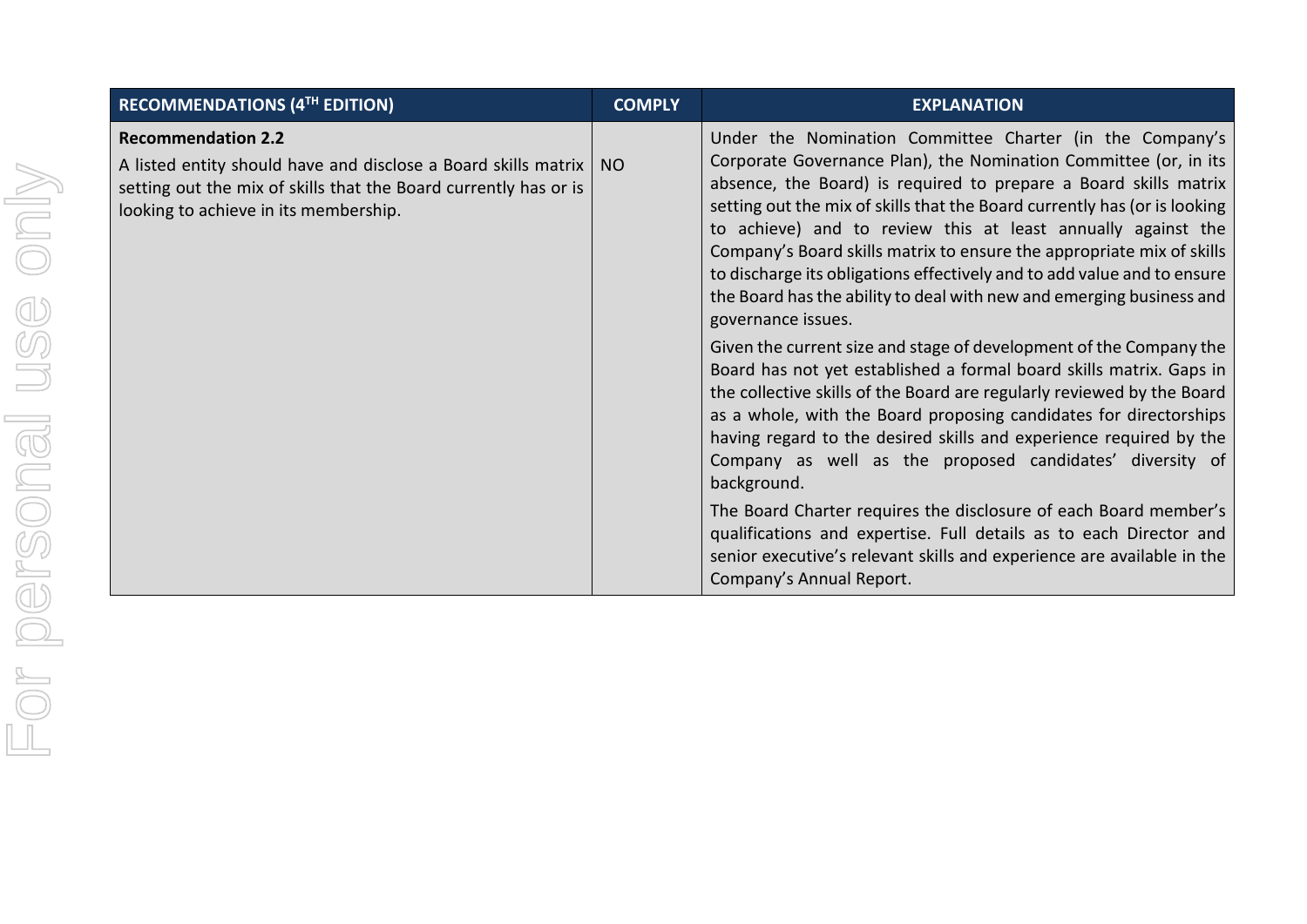# For personal use onlyFor personal use only

## **Recommendation 2.3**

A listed entity should disclose:

**YES** 

- (a) the names of the Directors considered by the Board to be independent Directors;
- (b) if a Director has an interest, position or relationship of the type described in Box 2.3 of the ASX Corporate Governance Principles and Recommendations (4th Edition), but the Board is of the opinion that it does not compromise the independence of the Director, the nature of the interest, position or relationship in question and an explanation of why the Board is of that opinion; and
- (c) the length of service of each Director
- (a) The Board Charter requires the disclosure of the names of Directors considered by the Board to be independent. The Company has disclosed those Directors it considered to be independent in its Annual Report. The current Board composition includes 2 Non-Executive Directors (both of whom are considered to be independent), Mr Jeremy King and Mr Patrick Holywell. The Board has considered the guidance to Principle 2 and in particular the relationships affecting independent status. In its assessment of independence, the Board considers all relevant facts and circumstances. Relationships that the Board will take into consideration when evaluating independence are whether a Director:
	- is a substantial shareholder of the Company or an officer of, or otherwise associated directly with, a substantial shareholder of the Company;
	- is employed, or has previously been employed in an executive capacity by the Company or another Company member, and there has not been a period of at least three years between ceasing such employment and serving on the Board;
	- has within the last three years been a principal of a material professional advisor or a material consultant to the Company or another Company member, or an employee materially associated with the service provided;
	- is a material supplier or customer of the Company or other Company member, or an officer of or otherwise associated directly or indirectly with a material supplier or customer; or
	- has a material contractual relationship with the Company or another Company member other than as a Director.
- (b) There are no independent Directors who fall into this category;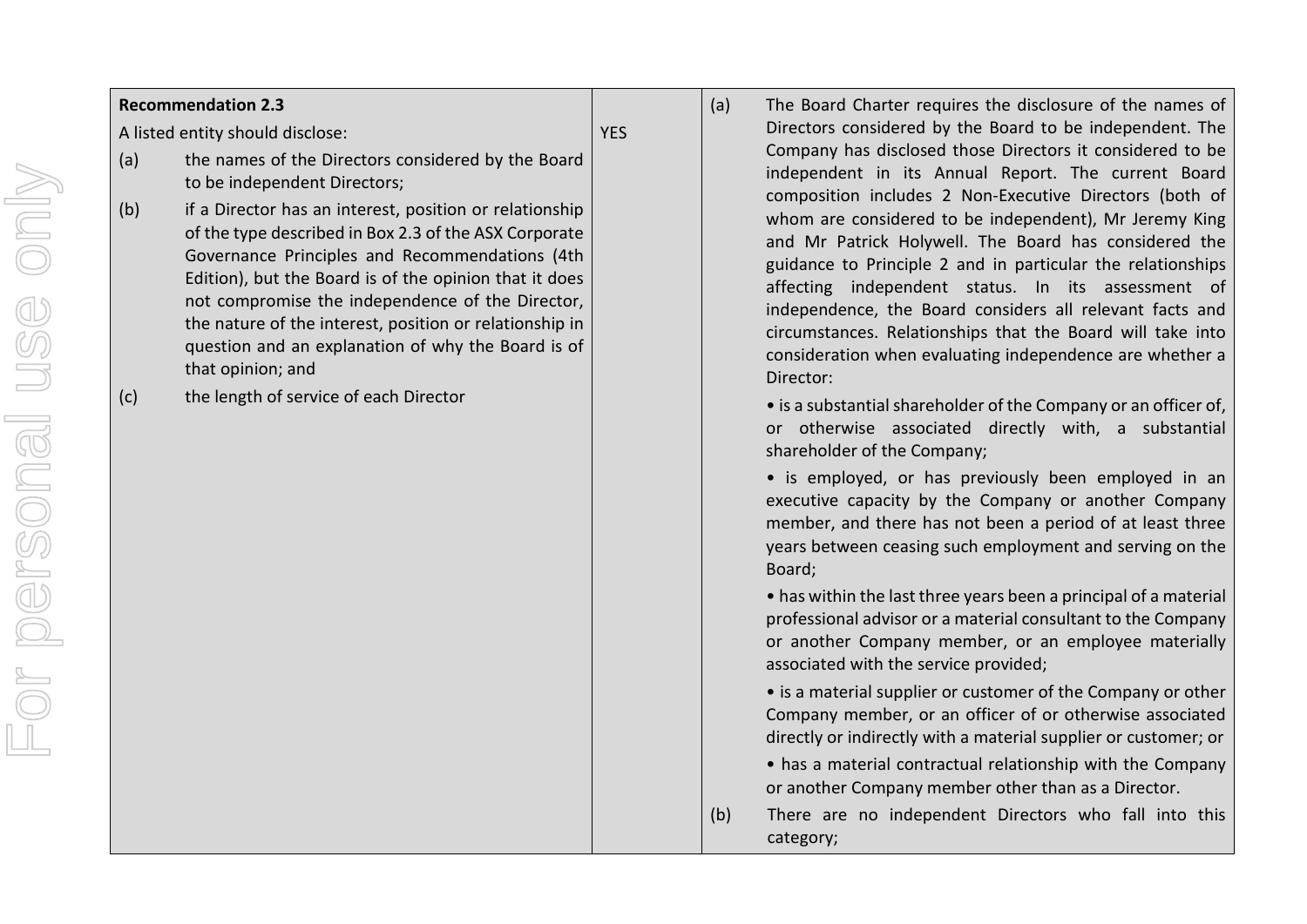| <b>RECOMMENDATIONS (4TH EDITION)</b>                                                                                                                                                       | <b>COMPLY</b>    | <b>EXPLANATION</b>                                                                                                                                                                                                                                                                                                                                                                                                                                                                                                                                                                                                                  |
|--------------------------------------------------------------------------------------------------------------------------------------------------------------------------------------------|------------------|-------------------------------------------------------------------------------------------------------------------------------------------------------------------------------------------------------------------------------------------------------------------------------------------------------------------------------------------------------------------------------------------------------------------------------------------------------------------------------------------------------------------------------------------------------------------------------------------------------------------------------------|
|                                                                                                                                                                                            |                  | The Company's Annual Report discloses the length of service<br>(c)<br>of each Director, as at the end of each financial year.<br><b>Term in Office</b><br>Peter Wall (appointed 6 October 2015); Resigned 28 June<br>2021<br>Jeremy King (appointed 8 June 2016)<br>Patrick Holywell (appointed 20 November 2019)<br>Mauro Piccini (appointed 28 June 2021)                                                                                                                                                                                                                                                                         |
| <b>Recommendation 2.4</b><br>A majority of the Board of a listed entity should be<br>independent Directors.                                                                                | <b>YES</b>       | The Company's Board Charter requires that, where practical, the<br>majority of the Board should be independent. The Board currently<br>comprises a total of 3 directors, all of whom are considered to be<br>independent. As such, independent directors currently comprise the<br>majority of the Board.                                                                                                                                                                                                                                                                                                                           |
| <b>Recommendation 2.5</b><br>The Chair of the Board of a listed entity should be an<br>independent Director and, in particular, should not be the<br>same person as the CEO of the entity. | <b>PARTIALLY</b> | The Board Charter provides that, where practical, the Chair of the<br>Board should be an independent Director and should not be the<br>CEO/Managing Director.<br>The Chair of the Company during the past financial year was Mr Peter<br>Wall. Mr Wall is not an independent director, however the Board<br>considers Mr Wall's wide commercial and technical experience will<br>assist the Company in meeting its corporate objectives and there is<br>currently no CEO/Managing Director. Mr Peter Wall resigned as<br>Chair on 28 June 2021, and Mr Jeremy King assumed this role. Mr<br>Jeremy King is an independent Director. |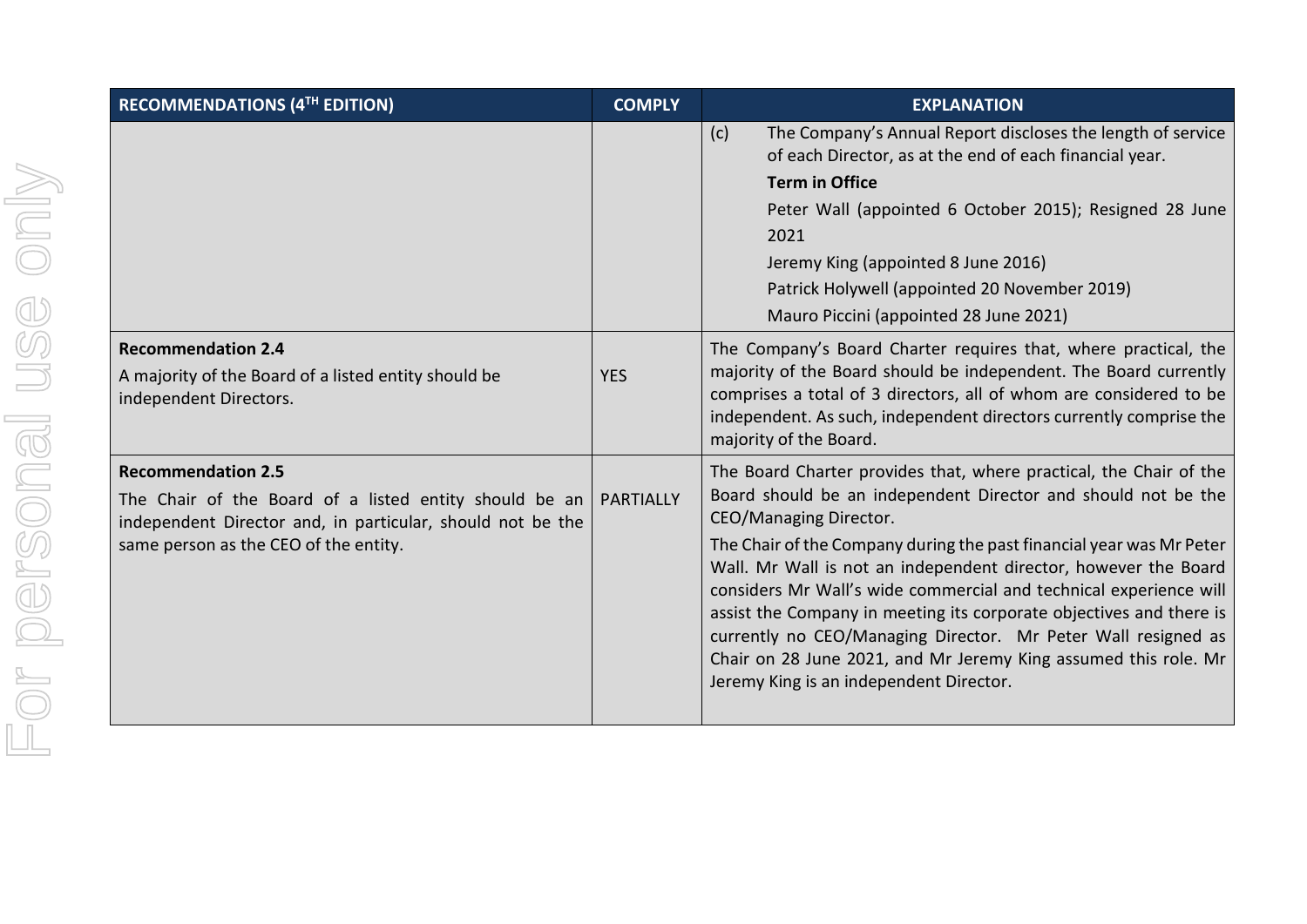| <b>RECOMMENDATIONS (4TH EDITION)</b>                                                                                                                                                                                                                                                                                       | <b>COMPLY</b> | <b>EXPLANATION</b>                                                                                                                                                                                                                                                                                                                                                                                                                                                                                                                                                                                                                                                                                                                            |  |  |  |
|----------------------------------------------------------------------------------------------------------------------------------------------------------------------------------------------------------------------------------------------------------------------------------------------------------------------------|---------------|-----------------------------------------------------------------------------------------------------------------------------------------------------------------------------------------------------------------------------------------------------------------------------------------------------------------------------------------------------------------------------------------------------------------------------------------------------------------------------------------------------------------------------------------------------------------------------------------------------------------------------------------------------------------------------------------------------------------------------------------------|--|--|--|
| <b>Recommendation 2.6</b><br>A listed entity should have a program for inducting new<br>Directors and for periodically reviewing whether there is a<br>need for existing directors to undertake professional<br>development to maintain the skills and knowledge needed to<br>perform their role as Directors effectively. | <b>YES</b>    | In accordance with the Company's Board Charter, the Nominations<br>Committee (or, in its absence, the Board) is responsible for the<br>approval and review of induction and continuing professional<br>development programs and procedures for Directors to ensure that<br>they can effectively discharge their responsibilities. The Company<br>Secretary is responsible for facilitating inductions and professional<br>development including receiving briefings on material developments<br>in laws, regulations and accounting standards relevant to the<br>Company.                                                                                                                                                                     |  |  |  |
| Principle 3: Promote ethical and respomsible decision-making                                                                                                                                                                                                                                                               |               |                                                                                                                                                                                                                                                                                                                                                                                                                                                                                                                                                                                                                                                                                                                                               |  |  |  |
| <b>Recommendation 3.1</b><br>A listed entity should articulate and disclose its values.                                                                                                                                                                                                                                    | <b>YES</b>    | (a)<br>The Company and its subsidiary companies (if any) are<br>committed to conducting all of its business activities fairly,<br>honestly with a high level of integrity, and in compliance with<br>all applicable laws, rules and regulations. The Board,<br>management and employees are dedicated to high ethical<br>standards and recognise and support the Company's<br>commitment to compliance with these standards.<br>The Company's values are set out in its Code of Conduct<br>(b)<br>(which forms part of the Corporate Governance Plan) and are<br>available on the Company's website. All employees are given<br>appropriate training on the Company's values and senior<br>executives will continually reference such values. |  |  |  |
| <b>Recommendation 3.2</b><br>A listed entity should:<br>have and disclose a code of conduct for its Directors,<br>(a)<br>senior executives and employees; and<br>ensure that the Board or a committee of the Board is<br>(b)<br>informed of any material breaches of that code.                                            | <b>YES</b>    | The Company's Corporate Code of Conduct applies to the<br>(a)<br>Company's Directors, senior executives and employees (if<br>any).<br>The Company's Corporate Code of Conduct (which forms part<br>(b)<br>of the Company's Corporate Governance Plan) is available on<br>the Company's website. Any material breaches of the Code<br>of Conduct are reported to the Board or a committee of the<br>Board.                                                                                                                                                                                                                                                                                                                                     |  |  |  |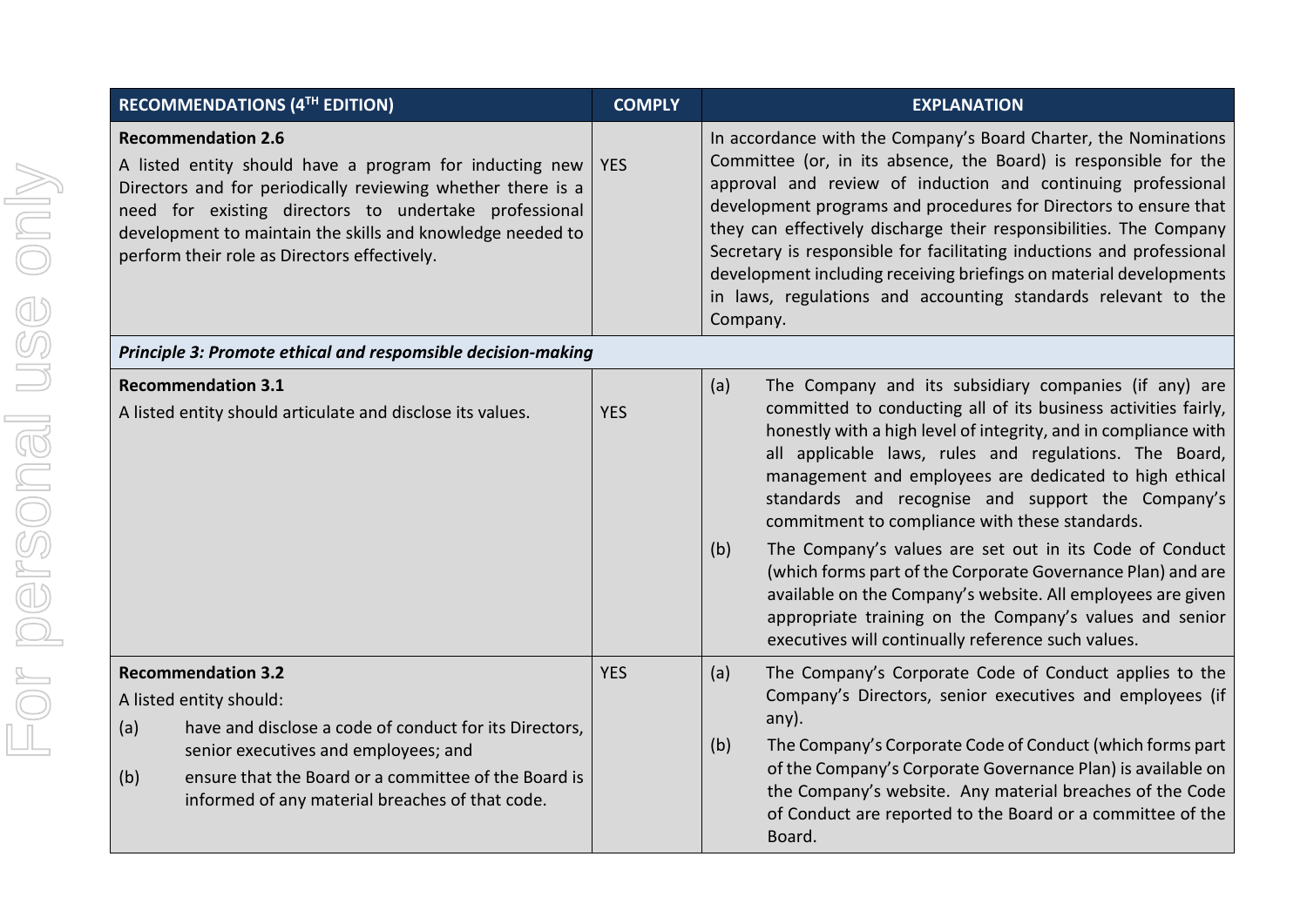|                                                                                                                                                                                                                                                  |                                                                                                                                                                                                                                    | <b>RECOMMENDATIONS (4TH EDITION)</b>                                                                                                                                                                                                                                                                                                                                                                                                                                                               | <b>COMPLY</b>    | <b>EXPLANATION</b>                                                                                                                                                                                                                                                                                                                                                                                                                                                                                                                                                                         |
|--------------------------------------------------------------------------------------------------------------------------------------------------------------------------------------------------------------------------------------------------|------------------------------------------------------------------------------------------------------------------------------------------------------------------------------------------------------------------------------------|----------------------------------------------------------------------------------------------------------------------------------------------------------------------------------------------------------------------------------------------------------------------------------------------------------------------------------------------------------------------------------------------------------------------------------------------------------------------------------------------------|------------------|--------------------------------------------------------------------------------------------------------------------------------------------------------------------------------------------------------------------------------------------------------------------------------------------------------------------------------------------------------------------------------------------------------------------------------------------------------------------------------------------------------------------------------------------------------------------------------------------|
| (a)<br>(a)                                                                                                                                                                                                                                       | <b>Recommendation 3.3</b><br>A listed entity should:<br>have and disclose a whistleblower policy; and<br>ensure that the Board or a committee of the Board is<br>informed of any material incidents reported under<br>that policy. |                                                                                                                                                                                                                                                                                                                                                                                                                                                                                                    |                  | The Company's Whistleblower Protection Policy (which forms part of<br>the Corporate Governance Plan) is available on the Company's<br>website. Any material breaches of the Whistleblower Protection<br>Policy are to be reported to the Board.                                                                                                                                                                                                                                                                                                                                            |
| <b>Recommendation 3.4</b><br>A listed entity should:<br>have and disclose an anti-bribery and corruption<br>(a)<br>policy; and<br>ensure that the Board or committee of the Board is<br>(b)<br>informed of any material breaches of that policy. |                                                                                                                                                                                                                                    |                                                                                                                                                                                                                                                                                                                                                                                                                                                                                                    | <b>YES</b>       | The Company's Anti-Bribery and Anti-Corruption Policy (which forms<br>part of the Corporate Governance Plan) is available on the<br>Company's website. Any material breaches of the Anti-Bribery and<br>Anti-Corruption Policy are to be reported to the Board.                                                                                                                                                                                                                                                                                                                            |
|                                                                                                                                                                                                                                                  |                                                                                                                                                                                                                                    | Principle 4: Safeguard integrity in financial reporting                                                                                                                                                                                                                                                                                                                                                                                                                                            |                  |                                                                                                                                                                                                                                                                                                                                                                                                                                                                                                                                                                                            |
| (a)                                                                                                                                                                                                                                              | <b>Recommendation 4.1</b><br>(i)<br>(ii)<br>and disclose:<br>(iii)<br>(iv)<br>(v)                                                                                                                                                  | The Board of a listed entity should:<br>have an audit committee which:<br>has at least three members, all of whom are<br>non-executive Directors and a majority of<br>whom are independent Directors; and<br>is chaired by an independent Director, who<br>is not the Chair of the Board,<br>the charter of the committee;<br>the relevant qualifications and experience of<br>the members of the committee; and<br>in relation to each reporting period, the<br>number of times the committee met | <b>PARTIALLY</b> | (a)<br>The Company's Corporate Governance Plan contains an Audit<br>and Risk Committee Charter that provides for the creation of<br>an Audit and Risk Committee with at least three members, all<br>of whom must be non-executive Directors, and majority of<br>the Committee must be independent Directors. The<br>Committee must be chaired by an independent Director who<br>is not the Chair.<br>The Company did not have an Audit and Risk Committee for<br>the past financial year as the Directors do not view that the<br>size of the Company warrants a separate Audit Committee. |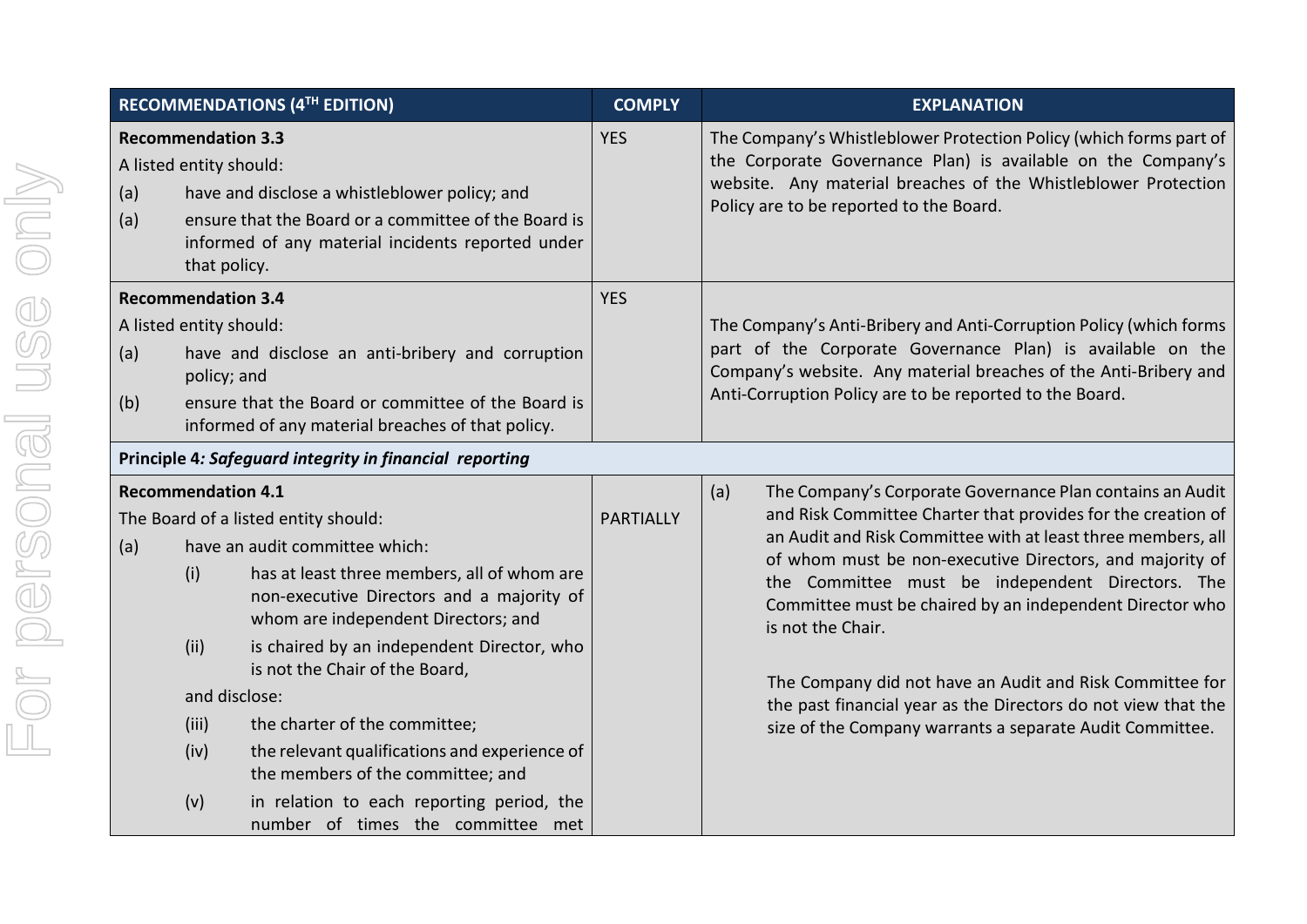|     | <b>RECOMMENDATIONS (4TH EDITION)</b>                                                                                                                                                                                                                                                                                                                                                                                          | <b>COMPLY</b> | <b>EXPLANATION</b>                                                                                                                                                                                                                                                                                                                                                                                                                                                                                                                                                                                                                                                                                                                                                                                                                                                                                                                                                                                                                                                                                                                                                                                                                                                                                                                                                                                           |  |  |
|-----|-------------------------------------------------------------------------------------------------------------------------------------------------------------------------------------------------------------------------------------------------------------------------------------------------------------------------------------------------------------------------------------------------------------------------------|---------------|--------------------------------------------------------------------------------------------------------------------------------------------------------------------------------------------------------------------------------------------------------------------------------------------------------------------------------------------------------------------------------------------------------------------------------------------------------------------------------------------------------------------------------------------------------------------------------------------------------------------------------------------------------------------------------------------------------------------------------------------------------------------------------------------------------------------------------------------------------------------------------------------------------------------------------------------------------------------------------------------------------------------------------------------------------------------------------------------------------------------------------------------------------------------------------------------------------------------------------------------------------------------------------------------------------------------------------------------------------------------------------------------------------------|--|--|
| (b) | throughout the period and the individual<br>attendances of the members at those<br>meetings; or<br>if it does not have an audit committee, disclose that<br>fact and the processes it employs that independently<br>verify and safeguard the integrity of its corporate<br>reporting, including the processes for the<br>appointment and removal of the external auditor and<br>the rotation of the audit engagement partner. |               | In accordance with the Company's Board Charter, the Board<br>carries out the duties that would ordinarily be carried out by<br>the Audit and Risk Committee under the Audit and Risk<br>Committee Charter including the following processes to<br>independently verify the integrity of the Company's periodic<br>reports which are not audited or reviewed by an external<br>auditor, as well as the processes for the appointment and<br>removal of the external auditor and the rotation of the audit<br>engagement partner:<br>(i)<br>the Board devotes time at Board meetings to fulfilling<br>the roles and responsibilities associated with<br>maintaining the Company's internal audit function<br>and arrangements with external auditors; and<br>all members of the Board are involved in the<br>(ii)<br>Company's audit function to ensure the proper<br>maintenance of the entity and the integrity of all<br>financial reporting.<br>The Board is of the view that the experience and professionalism of<br>the persons on the Board is sufficient to ensure that all significant<br>matters are appropriately addressed and actioned. Further, the<br>Board does not consider that the Company is of sufficient size to<br>justify the appointment of additional directors for the sole purpose<br>of satisfying this recommendation as it would be cost prohibitive and<br>counterproductive. |  |  |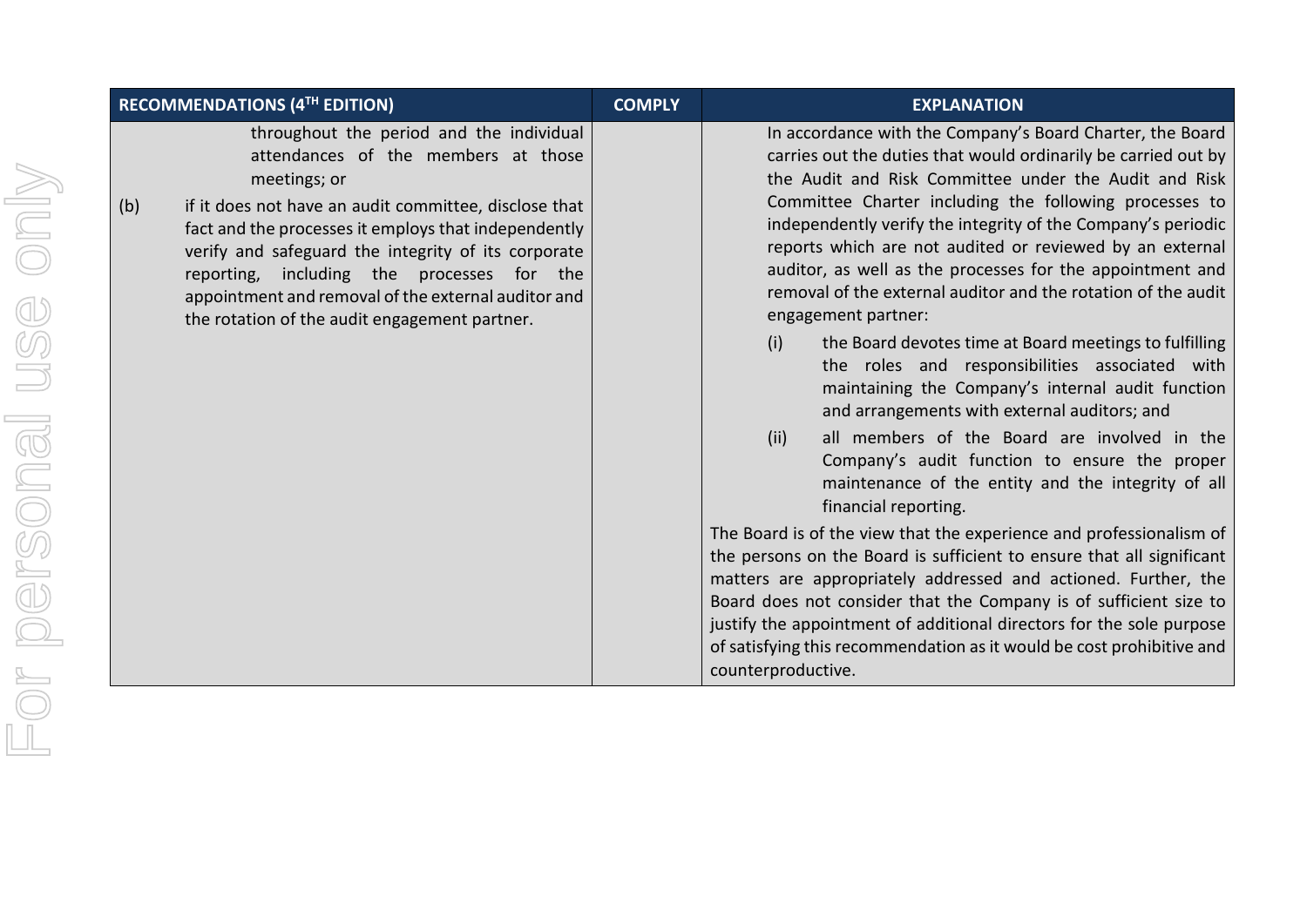| <b>Recommendation 4.2</b>                                                                                                                                |
|----------------------------------------------------------------------------------------------------------------------------------------------------------|
| The Board of a listed entity<br>entity's financial statement<br>from its CEO and CFO a decl<br>of the entity have been pr<br>financial statements comply |
| standards and give a true and<br>and performance of the enti<br>formed on the basis of a so                                                              |
| and internal control which is                                                                                                                            |
| <b>Recommendation 4.3</b>                                                                                                                                |
| A listed entity should disclose<br>of any periodic corporate rep                                                                                         |
| is not audited or reviewed b                                                                                                                             |
|                                                                                                                                                          |
|                                                                                                                                                          |
|                                                                                                                                                          |
|                                                                                                                                                          |
|                                                                                                                                                          |
|                                                                                                                                                          |
|                                                                                                                                                          |
|                                                                                                                                                          |

| The Board of a listed entity should, before it approves the<br>entity's financial statements for a financial period, receive<br>from its CEO and CFO a declaration that the financial records<br>of the entity have been properly maintained and that the<br>financial statements comply with the appropriate accounting<br>standards and give a true and fair view of the financial position<br>and performance of the entity and that the opinion has been<br>formed on the basis of a sound system of risk management<br>and internal control which is operating effectively. | <b>YES</b> | Managing Director and CFO (or, if none, the person(s) fulfilling those<br>functions) to provide a sign off on these terms.<br>The Company has obtained a sign off on these terms for each of its<br>financial statements in the past financial year.                                                                                                                                                                                                                                                                                                                                                                                                                                                                                                                                                                                                                                                                                                                                                                                                                                                                                                    |
|----------------------------------------------------------------------------------------------------------------------------------------------------------------------------------------------------------------------------------------------------------------------------------------------------------------------------------------------------------------------------------------------------------------------------------------------------------------------------------------------------------------------------------------------------------------------------------|------------|---------------------------------------------------------------------------------------------------------------------------------------------------------------------------------------------------------------------------------------------------------------------------------------------------------------------------------------------------------------------------------------------------------------------------------------------------------------------------------------------------------------------------------------------------------------------------------------------------------------------------------------------------------------------------------------------------------------------------------------------------------------------------------------------------------------------------------------------------------------------------------------------------------------------------------------------------------------------------------------------------------------------------------------------------------------------------------------------------------------------------------------------------------|
| <b>Recommendation 4.3</b><br>A listed entity should disclose its process to verify the integrity<br>of any periodic corporate report it releases to the market that<br>is not audited or reviewed by an external auditor.                                                                                                                                                                                                                                                                                                                                                        | <b>YES</b> | The Company ensures that the corporate reports it releases are<br>reviewed by Management and provided to the Board to ensure the<br>financial and technical content is accurate, balanced and<br>understandable. Where appropriate, information contained in<br>corporate reports is referenced to supporting documents and<br>sources.<br>Further, in accordance with Section 295A of the Corporations Act<br>2001 and Recommendation 4.2 of the ASX Corporate Governance<br>Principles and Recommendations, the Managing Director (or in the<br>absence of a Managing Director/Executive, the Chair) and CFO make<br>declarations to the Board that the Company's financial records have<br>been properly maintained in accordance with the Act and that the<br>financial statements comply with accounting standards and give a<br>true and fair view of the financial position and performance of the<br>Company and that the above statement is founded on a sound<br>system of risk management and internal control and that the<br>systems which are operating effectively in all material respects in<br>relation to financial reporting risks. |
| Principle 5: Make timely and balanced disclosure                                                                                                                                                                                                                                                                                                                                                                                                                                                                                                                                 |            |                                                                                                                                                                                                                                                                                                                                                                                                                                                                                                                                                                                                                                                                                                                                                                                                                                                                                                                                                                                                                                                                                                                                                         |
| <b>Recommendation 5.1</b>                                                                                                                                                                                                                                                                                                                                                                                                                                                                                                                                                        | <b>YES</b> | The Company's Corporate Governance Plan details the<br>(a)<br>Company's Continuous Disclosure policy.                                                                                                                                                                                                                                                                                                                                                                                                                                                                                                                                                                                                                                                                                                                                                                                                                                                                                                                                                                                                                                                   |

The Company's Audit and Risk Committee Charter requires the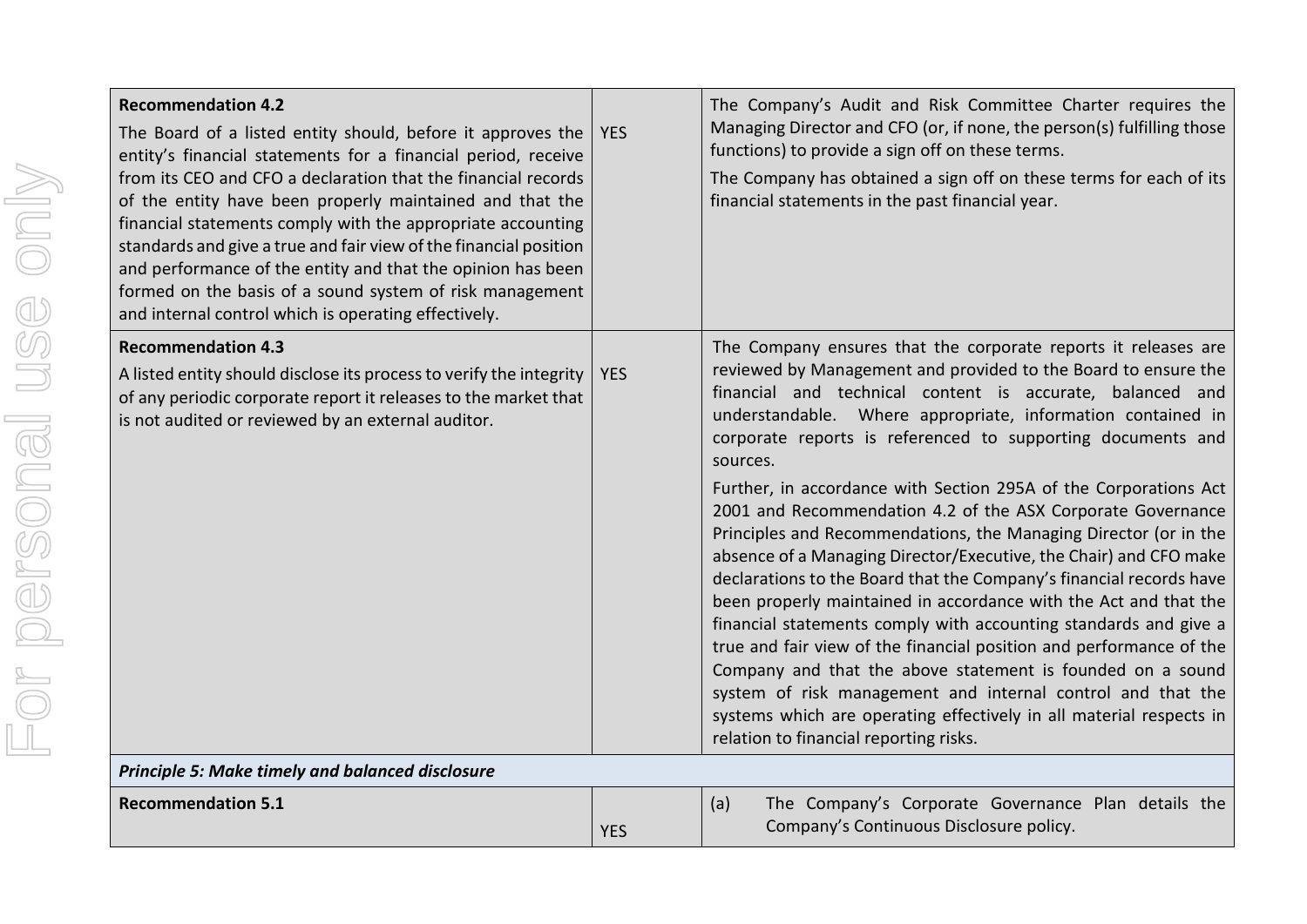| A listed entity should have and disclose a written policy for<br>complying with its continuous disclosure obligations under<br>listing rule 3.1.                                                                                                |            | (b)<br>The Corporate Governance Plan, which incorporates the<br>Continuous Disclosure policy, is available on the Company's<br>website.                                                                                                                                                                                                                                |
|-------------------------------------------------------------------------------------------------------------------------------------------------------------------------------------------------------------------------------------------------|------------|------------------------------------------------------------------------------------------------------------------------------------------------------------------------------------------------------------------------------------------------------------------------------------------------------------------------------------------------------------------------|
| <b>Recommendation 5.2</b><br>A listed entity should ensure that its board receives copies of<br>all material market announcements promptly after they have<br>been made.                                                                        | <b>YES</b> | Under the Company's Continuous Disclosure Policy (which forms<br>part of the Corporate Governance Plan), all members of the Board<br>receive material market announcements promptly after they have<br>been made.                                                                                                                                                      |
| <b>Recommendation 5.3</b><br>A listed entity that gives a new and substantive investor or<br>analyst presentation should release a copy of the presentation<br>materials on the ASX Market Announcements Platform ahead<br>of the presentation. | <b>YES</b> | All substantive investor or analyst presentations were released on<br>the ASX Markets Announcement Platform ahead of such<br>presentations.                                                                                                                                                                                                                            |
| Principle 6: Respect the rights of shareholders                                                                                                                                                                                                 |            |                                                                                                                                                                                                                                                                                                                                                                        |
| <b>Recommendation 6.1</b><br>A listed entity should provide information about itself and its<br>governance to investors via its website.                                                                                                        | <b>YES</b> | Information about the Company and its governance is available in<br>the Corporate Governance Plan which can be found on the<br>Company's website.                                                                                                                                                                                                                      |
| <b>Recommendation 6.2</b><br>A listed entity should have an investor relations program that<br>facilitates effective two-way communication with investors.                                                                                      | <b>YES</b> | The Company has adopted a Shareholder Communications Strategy<br>which aims to promote and facilitate effective two-way<br>communication with investors. The Strategy outlines a range of ways<br>in which information is communicated to shareholders and is<br>available on the Company's website as part of the Company's<br>Corporate Governance Plan.             |
| <b>Recommendation 6.3</b><br>A listed entity should disclose how it facilitates and<br>encourages participation at meetings of security holders.                                                                                                | <b>YES</b> | The Company's Security Holder Communication Policy addresses<br>security holder attendance at Security Holder Meetings.<br>Shareholders are encouraged to participate at all general meetings<br>and AGMs of the Company and provides Shareholders with the<br>opportunity to participate in shareholder meetings by allowing<br>voting in person, by proxy or online. |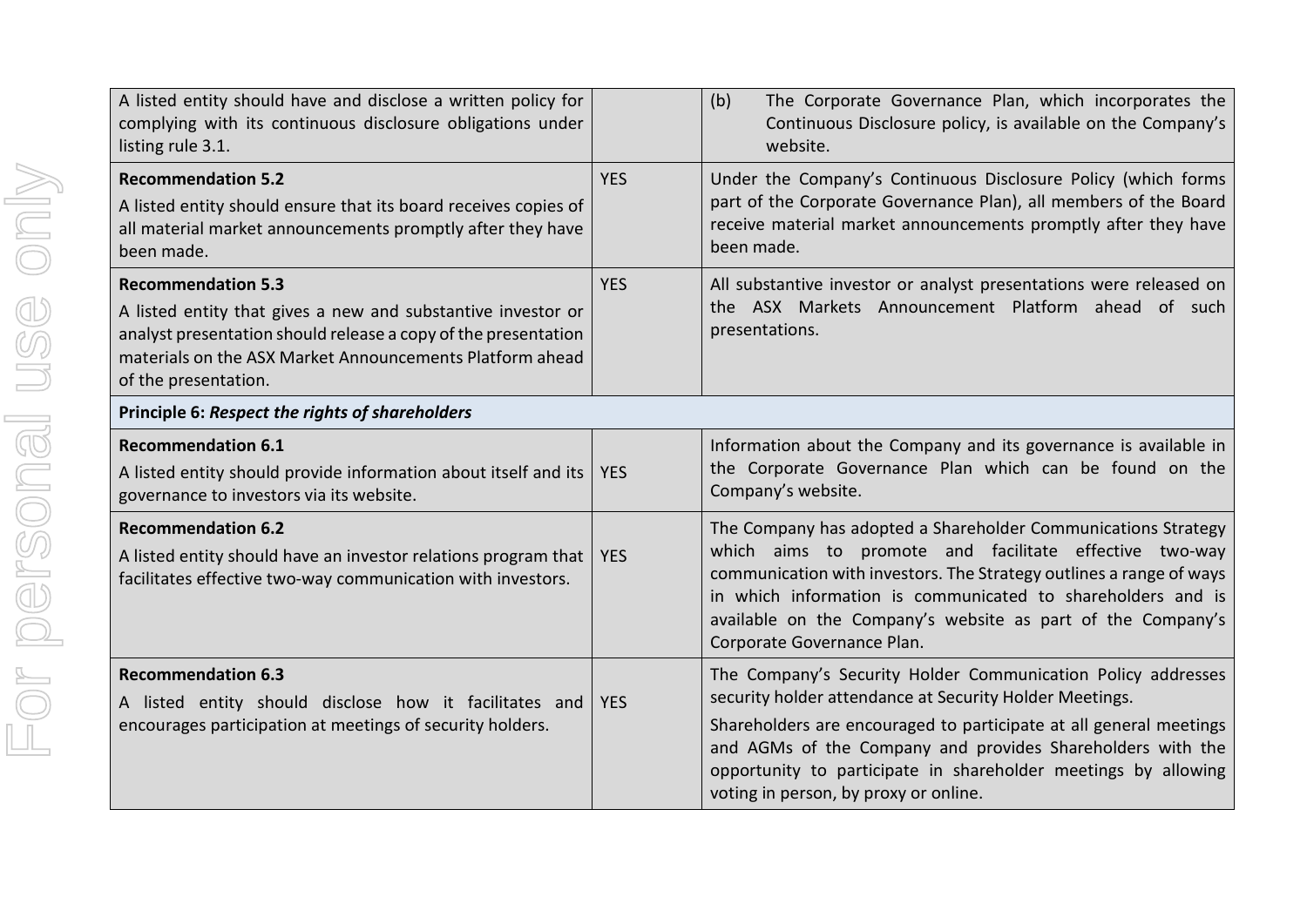| <b>Recommendation 6.4</b><br>A listed entity should ensure that all substantive resolutions<br>at a meeting of security holders are decided by a poll rather<br>than by a show of hands.                    | <b>YES</b> | All resolutions at the Company's 2020 AGM were decided by a poll.                                                                                                                                                                                                                                                                                                                                                                                                                                                                                                                                                                                                                                                                     |
|-------------------------------------------------------------------------------------------------------------------------------------------------------------------------------------------------------------|------------|---------------------------------------------------------------------------------------------------------------------------------------------------------------------------------------------------------------------------------------------------------------------------------------------------------------------------------------------------------------------------------------------------------------------------------------------------------------------------------------------------------------------------------------------------------------------------------------------------------------------------------------------------------------------------------------------------------------------------------------|
| <b>Recommendation 6.5</b><br>A listed entity should give security holders the option to<br>receive communications from, and send communications to,<br>the entity and its security registry electronically. | <b>YES</b> | The Company encourages the use of electronic communication and<br>offers Security Holders the option to receive and send electronic<br>communication to the Company and its share registry where<br>possible. The Shareholder Communication Strategy provides that<br>security holders can register with the Company to receive email<br>notifications when an announcement is made by the Company to the<br>ASX, including the release of the Annual Report, half yearly reports<br>and quarterly reports. Links are made available to the Company's<br>website on which all information provided to the ASX is immediately<br>posted.<br>Shareholders queries should be referred to the Company Secretary<br>in the first instance. |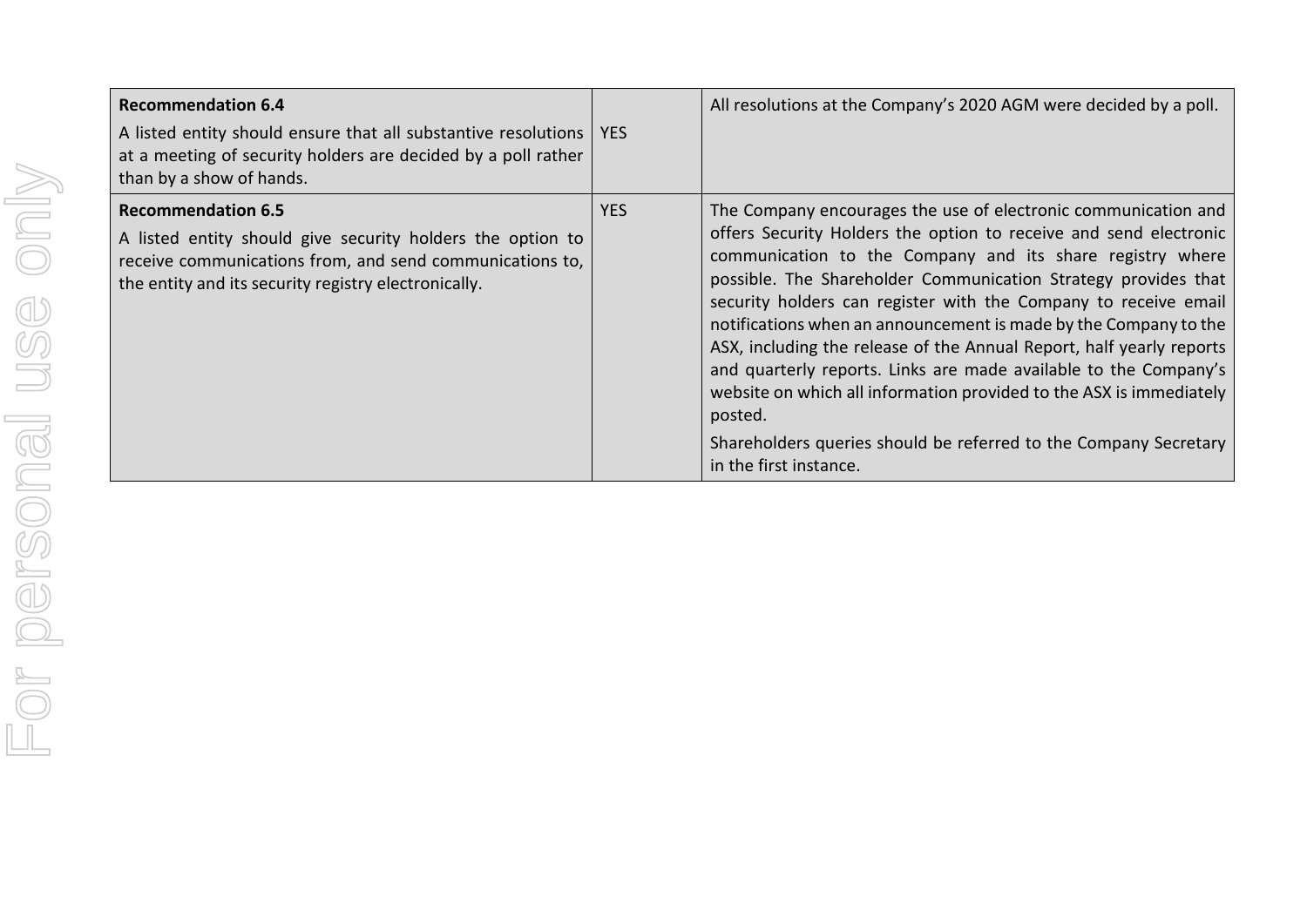|  |  | Principle 7: Recognise and manage risk |  |
|--|--|----------------------------------------|--|
|--|--|----------------------------------------|--|

**Recommendation 7.1** 

The Board of a listed entity should:

- (a) have a committee or committees to oversee risk, each of which:
	- (i) has at least three members, a majority of whom are independent Directors; and
	- (ii) is chaired by an independent Director, and disclose:
	- (iii) the charter of the committee;
	- (iv) the members of the committee; and
	- (v) as at the end of each reporting period, the number of times the committee met throughout the period and the individual attendances of the members at those meetings; or
- (b) if it does not have a risk committee or committees that satisfy (a) above, disclose that fact and the process it employs for overseeing the entity's risk management framework.

(a) The Company did not have an Audit and Risk Committee for the past financial year as the Directors do not view that the size of the Company warrants a separate Risk Committee. All matters that might properly be dealt with by the Risk Committee are dealt with by the full Board. The Company's Corporate Governance Plan contains an Audit and Risk Committee Charter that provides for the creation of an Audit and Risk Committee (if deemed appropriate in the future) with at least three members, all of whom must be nonexecutive Directors, and majority of the Committee must be independent Directors. The Committee must be chaired by an independent Director who is not the Chair.

(b) The Company did not have an Audit and Risk Committee for the past financial year. The Board is of the view that the experience and professionalism of the persons on the Board is sufficient to ensure that all significant matters are appropriately addressed and actioned. Further, the Board does not consider that the Company is of sufficient size to justify the appointment of additional directors for the sole purpose of satisfying this recommendation as it would be cost prohibitive and counterproductive. The Board is responsible for overseeing the establishment and implementation of effective risk management and internal control systems to manage the Company's material business risks and for reviewing and monitoring the Company's application of those systems. Major risk categories reported include operational risk, environmental risk, sustainability, statutory reporting and compliance, financial risks (including financial reporting, treasury, information technology and taxation), and market related risks.

**PARTIALLY**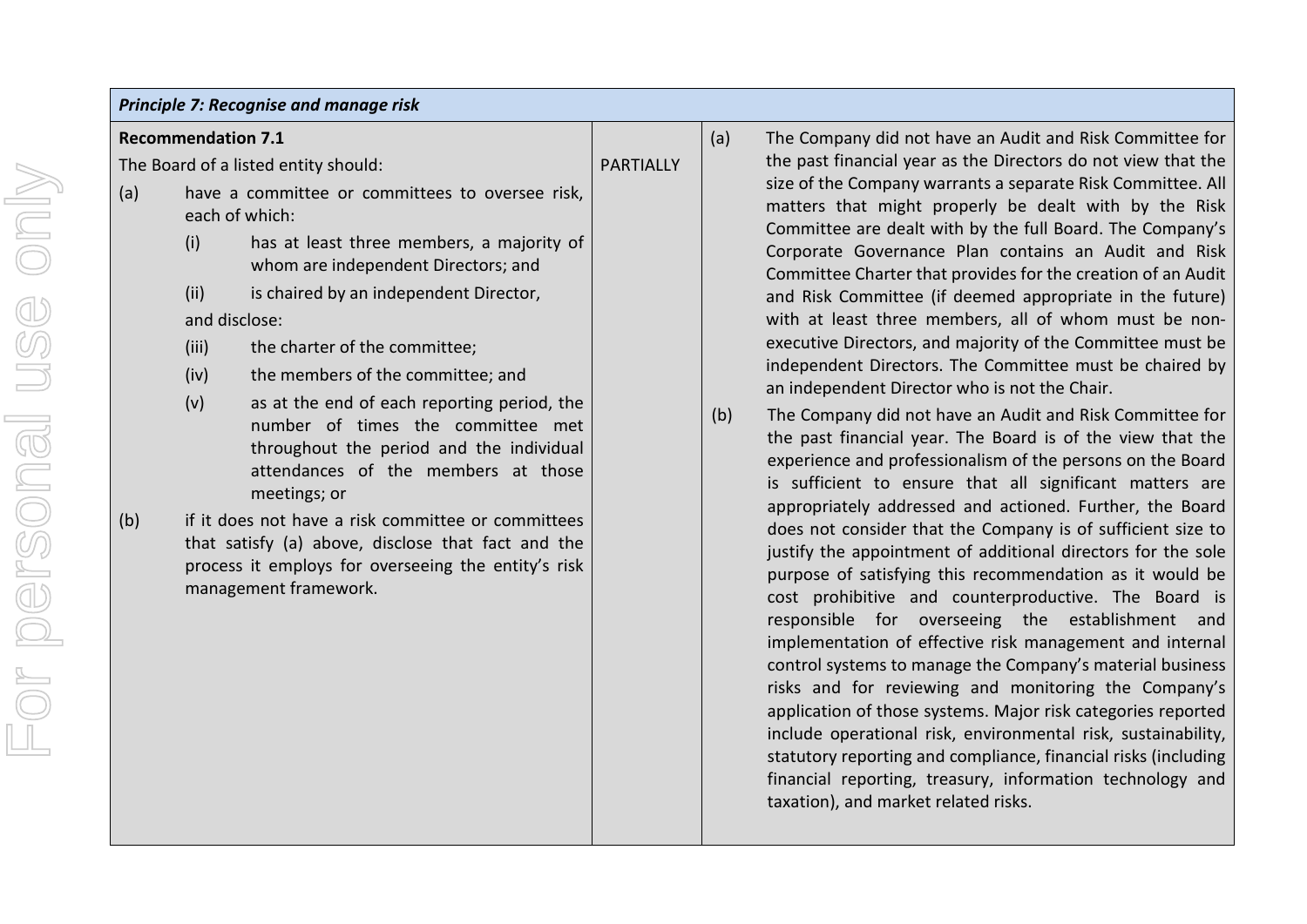|            | <b>Recommendation 7.2</b>                                                                                                                                                                                                                                                                                                                                         |                  | (a) | The Audit and Risk Committee Charter requires that the Audit                                                                                                                                                                                                                                                                                                                                                                                                                                                                                                                                                                                                                                                                                                                                                                                                                                                                                                                                           |
|------------|-------------------------------------------------------------------------------------------------------------------------------------------------------------------------------------------------------------------------------------------------------------------------------------------------------------------------------------------------------------------|------------------|-----|--------------------------------------------------------------------------------------------------------------------------------------------------------------------------------------------------------------------------------------------------------------------------------------------------------------------------------------------------------------------------------------------------------------------------------------------------------------------------------------------------------------------------------------------------------------------------------------------------------------------------------------------------------------------------------------------------------------------------------------------------------------------------------------------------------------------------------------------------------------------------------------------------------------------------------------------------------------------------------------------------------|
| (a)<br>(b) | The Board or a committee of the Board should:<br>review the entity's risk management framework at<br>least annually to satisfy itself that it continues to be<br>sound and that the entity is operating with due<br>regard to the risk appetite set by the Board; and<br>disclose in relation to each reporting period, whether<br>such a review has taken place. | <b>PARTIALLY</b> | (b) | and Risk Committee (or, in its absence, the Board) should, at<br>least annually, satisfy itself that the Company's risk<br>management framework continues to be sound and that the<br>Company is operating with due regard to the risk appetite set<br>by the Board. The Board is responsible for reviewing the<br>Company's risk management framework and overseeing the<br>establishment and implementation of effective risk<br>management and internal control systems to manage the<br>Company's material business risks and for reviewing and<br>monitoring the Company's application of those systems. The<br>Board devotes time at quarterly Board meetings to fulfilling<br>the roles and responsibilities associated with overseeing risk<br>and maintaining the entity's risk management framework<br>and associated internal compliance and control procedures.<br>Risk framework reviews may occur more or less frequently<br>than annually as necessitated by changes in the Company and |
|            |                                                                                                                                                                                                                                                                                                                                                                   |                  |     | its operating environment. Given the operations of the<br>Company have not materially changed over the past 12<br>month period, a risk framework review has not taken place<br>during the transitional financial year ended 30 June 2021.                                                                                                                                                                                                                                                                                                                                                                                                                                                                                                                                                                                                                                                                                                                                                              |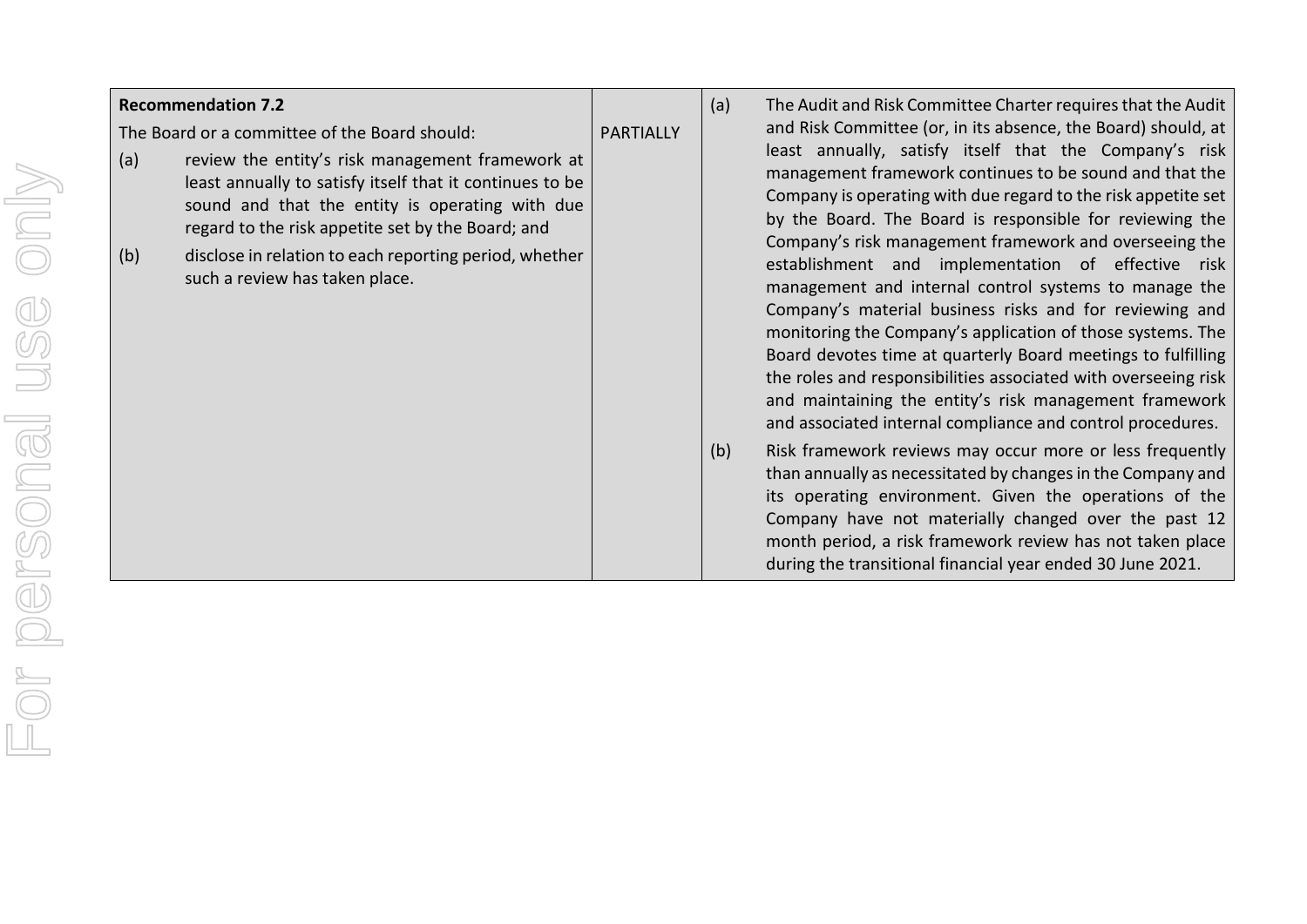| <b>Recommendation 7.3</b><br>A listed entity should disclose:<br>if it has an internal audit function, how the function<br>(a)<br>is structured and what role it performs; or<br>if it does not have an internal audit function, that fact<br>(b)<br>and the processes it employs for evaluating and<br>continually improving the effectiveness of its<br>governance, risk management and internal control<br>processes. | <b>YES</b> | The Audit and Risk Committee Charter provides for the Audit<br>(a)<br>and Risk Committee (and in its absence, the Board) to<br>monitor and periodically review the need for an internal audit<br>function, as well as assessing the performance and objectivity<br>of any internal audit procedures that may be in place.<br>The Company did not have an internal audit function for the<br>(b)<br>past financial year. As set out in Recommendation 7.1, the<br>Board is responsible for overseeing the establishment and<br>implementation of effective risk management and internal<br>control systems to manage the Company's material business<br>risks and for reviewing and monitoring the Company's<br>application of those systems.                                                                                                                                                                                                                   |
|--------------------------------------------------------------------------------------------------------------------------------------------------------------------------------------------------------------------------------------------------------------------------------------------------------------------------------------------------------------------------------------------------------------------------|------------|----------------------------------------------------------------------------------------------------------------------------------------------------------------------------------------------------------------------------------------------------------------------------------------------------------------------------------------------------------------------------------------------------------------------------------------------------------------------------------------------------------------------------------------------------------------------------------------------------------------------------------------------------------------------------------------------------------------------------------------------------------------------------------------------------------------------------------------------------------------------------------------------------------------------------------------------------------------|
| <b>Recommendation 7.4</b><br>A listed entity should disclose whether it has any material<br>exposure to environmental or social risks and, if it does, how<br>it manages or intends to manage those risks.                                                                                                                                                                                                               | <b>YES</b> | The Audit and Risk Committee Charter requires the Audit and Risk<br>Committee (or, in its absence, the Board) to assist management to<br>determine whether the Company has any potential or apparent<br>exposure to environmental or social risks and, if it does, put in place<br>management systems, practices and procedures to manage those<br>risks.<br>The Company's Corporate Governance Plan requires the Company to<br>disclose whether it has any potential or apparent exposure to<br>environmental or social risks and, if it does, put in place management<br>systems, practices and procedures to manage those risk.<br>Where the Company does not have material exposure to<br>environmental or social risks, report the basis for that determination<br>to the Board, and where appropriate benchmark the Company's<br>environmental or social risk profile against its peers.<br>The Company discloses this information in its Annual Report. |

*Principle 8: Remunerate fairly and responsibly*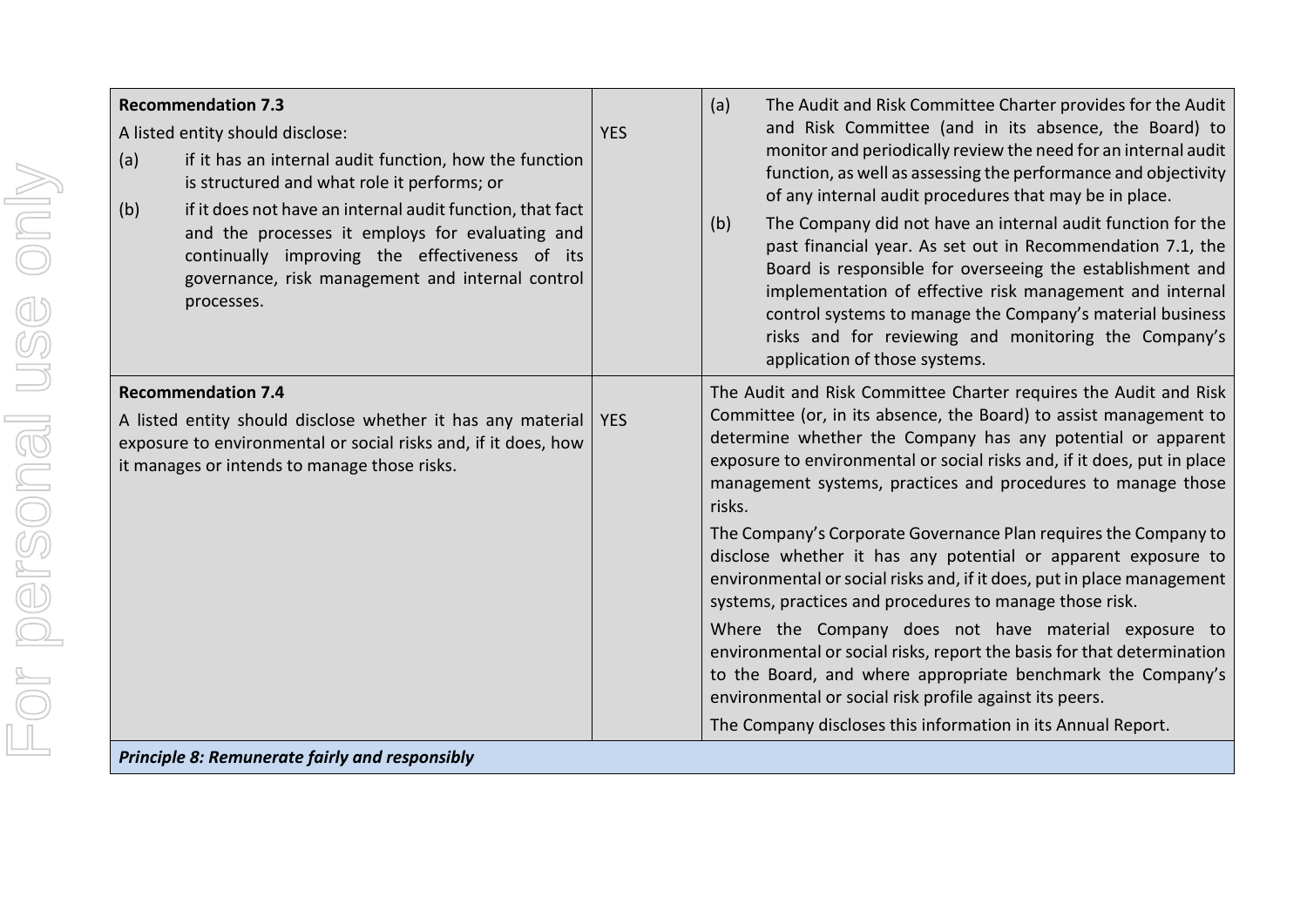|            | <b>Recommendation 8.1</b>                             |                                                                                                                                                                                                                                                                                                                                                                                                                                                                                                                                                                                                                                                                                                                                                                       |                  | (a) | The Company did not have a Remuneration Committee for                                                                                                                                                                                                                                                                                                                                                                                                                                                                                                                                                                                                                                                                                                                                                                                                                                                                                                                                                                                                                                                                                                                                        |
|------------|-------------------------------------------------------|-----------------------------------------------------------------------------------------------------------------------------------------------------------------------------------------------------------------------------------------------------------------------------------------------------------------------------------------------------------------------------------------------------------------------------------------------------------------------------------------------------------------------------------------------------------------------------------------------------------------------------------------------------------------------------------------------------------------------------------------------------------------------|------------------|-----|----------------------------------------------------------------------------------------------------------------------------------------------------------------------------------------------------------------------------------------------------------------------------------------------------------------------------------------------------------------------------------------------------------------------------------------------------------------------------------------------------------------------------------------------------------------------------------------------------------------------------------------------------------------------------------------------------------------------------------------------------------------------------------------------------------------------------------------------------------------------------------------------------------------------------------------------------------------------------------------------------------------------------------------------------------------------------------------------------------------------------------------------------------------------------------------------|
| (a)<br>(b) | (i)<br>(ii)<br>(iii)<br>(iv)<br>(v)                   | The Board of a listed entity should:<br>have a remuneration committee which:<br>has at least three members, a majority of<br>whom are independent Directors; and<br>is chaired by an independent Director,<br>and disclose:<br>the charter of the committee;<br>the members of the committee; and<br>as at the end of each reporting period, the<br>number of times the committee met<br>throughout the period and the individual<br>attendances of the members at those<br>meetings; or<br>if it does not have a remuneration committee,<br>disclose that fact and the processes it employs for<br>setting the level and composition of remuneration<br>for Directors and senior executives and ensuring that<br>such remuneration is appropriate and not excessive. | <b>PARTIALLY</b> | (b) | the past financial year. The Company's Corporate<br>Governance Plan contains a Remuneration Committee<br>Charter that provides for the creation of a Remuneration<br>Committee (if it is considered it will benefit the Company),<br>with at least three members, a majority of whom are be<br>independent Directors, and which must be chaired by an<br>independent Director.<br>The Company did not have a Remuneration Committee for<br>the past financial year as the Board does not currently have a<br>Managing Director/Executive Director and did not consider<br>the Company would benefit from the establishment of a<br>Remuneration Committee. In accordance with the<br>Company's Board Charter, the Board carries out the duties<br>that would ordinarily be carried out by the Remuneration<br>Committee under the Remuneration Committee Charter<br>including the following processes to set the level and<br>composition of remuneration for Directors and senior<br>executives and ensuring that such remuneration is<br>appropriate and not excessive:<br>(i)<br>the Board devotes time at an annual Board meeting<br>to assess the level and composition of remuneration |
|            |                                                       |                                                                                                                                                                                                                                                                                                                                                                                                                                                                                                                                                                                                                                                                                                                                                                       |                  |     | for Directors and senior executives (if any); and<br>(ii)<br>benchmarks<br>the<br>periodically<br>Company's<br>remuneration against its peers.                                                                                                                                                                                                                                                                                                                                                                                                                                                                                                                                                                                                                                                                                                                                                                                                                                                                                                                                                                                                                                               |
|            | <b>Recommendation 8.2</b><br>other senior executives. | A listed entity should separately disclose its policies and<br>practices regarding the remuneration of non-executive<br>Directors and the remuneration of executive Directors and                                                                                                                                                                                                                                                                                                                                                                                                                                                                                                                                                                                     | <b>YES</b>       |     | At this stage The Company does not have any executive directors or<br>senior executives.                                                                                                                                                                                                                                                                                                                                                                                                                                                                                                                                                                                                                                                                                                                                                                                                                                                                                                                                                                                                                                                                                                     |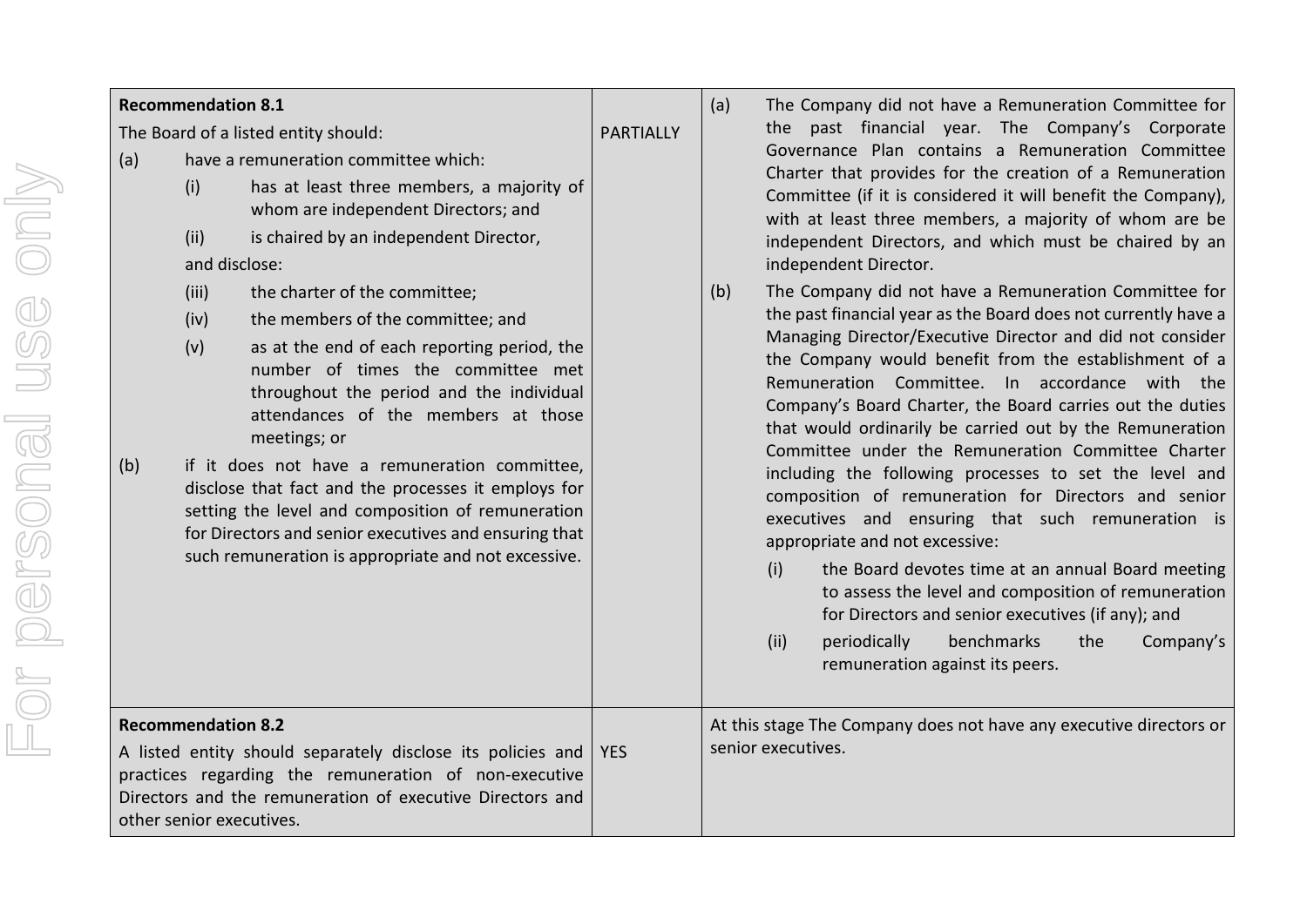|                      |                                                                                                                                                                                                                                                                                             |            | The Company's remuneration policy is disclosed in the Directors'<br>Report. The policy has been set out to ensure that the performance<br>of Directors, key executives and staff reflect each person's<br>accountabilities, duties and their level of performance, and to ensure<br>that remuneration is competitive in attracting, motivating and<br>retaining staff of the highestquality. A program of regular<br>performance appraisals and objective setting for key executives and<br>staff is in place. These annual reviews take into account individual<br>and company performance, market movements and expert advice.<br>As noted above, at this stage, the Company does not have any<br>executive directors or senior executives. The Board determines any<br>changes to the remuneration of key executives on an annual basis.<br>The Board determines and reviews compensation arrangements for<br>the directors and the executive team. |
|----------------------|---------------------------------------------------------------------------------------------------------------------------------------------------------------------------------------------------------------------------------------------------------------------------------------------|------------|--------------------------------------------------------------------------------------------------------------------------------------------------------------------------------------------------------------------------------------------------------------------------------------------------------------------------------------------------------------------------------------------------------------------------------------------------------------------------------------------------------------------------------------------------------------------------------------------------------------------------------------------------------------------------------------------------------------------------------------------------------------------------------------------------------------------------------------------------------------------------------------------------------------------------------------------------------|
|                      | <b>Recommendation 8.3</b><br>A listed entity which has an equity-based remuneration                                                                                                                                                                                                         | <b>YES</b> | The Company did not have an equity-based remuneration<br>(a)<br>scheme during the past financial year.                                                                                                                                                                                                                                                                                                                                                                                                                                                                                                                                                                                                                                                                                                                                                                                                                                                 |
| or personal use only | scheme should:<br>have a policy on whether participants are permitted<br>(a)<br>to enter into transactions (whether through the use<br>of derivatives or otherwise) which limit the economic<br>risk of participating in the scheme; and<br>disclose that policy or a summary of it.<br>(b) |            | The Company has a policy on whether participants are<br>permitted to enter into transactions (whether through the<br>use of derivatives or otherwise) which limit the economic risk<br>of participating in the equity schemes outlined above. The<br>Company's Remuneration Committee Charter states that, the<br>Remuneration Committee, (or in the absence of one, the<br>Board) is required to review, manage and disclose the policy<br>(if any) on whether participants are permitted to enter into<br>transactions (whether through the use of derivatives or<br>otherwise) which limit the economic risk of participating in<br>the scheme. The Remuneration Committee Charter also<br>states that the Remuneration Committee (and in its absence,<br>the Board) must review and approve any equity-based plans.                                                                                                                                |
|                      |                                                                                                                                                                                                                                                                                             |            | A copy of the Remuneration Committee Charter is contained<br>(b)<br>in the Corporate Governacne Policies provided on the<br>Company's website.                                                                                                                                                                                                                                                                                                                                                                                                                                                                                                                                                                                                                                                                                                                                                                                                         |